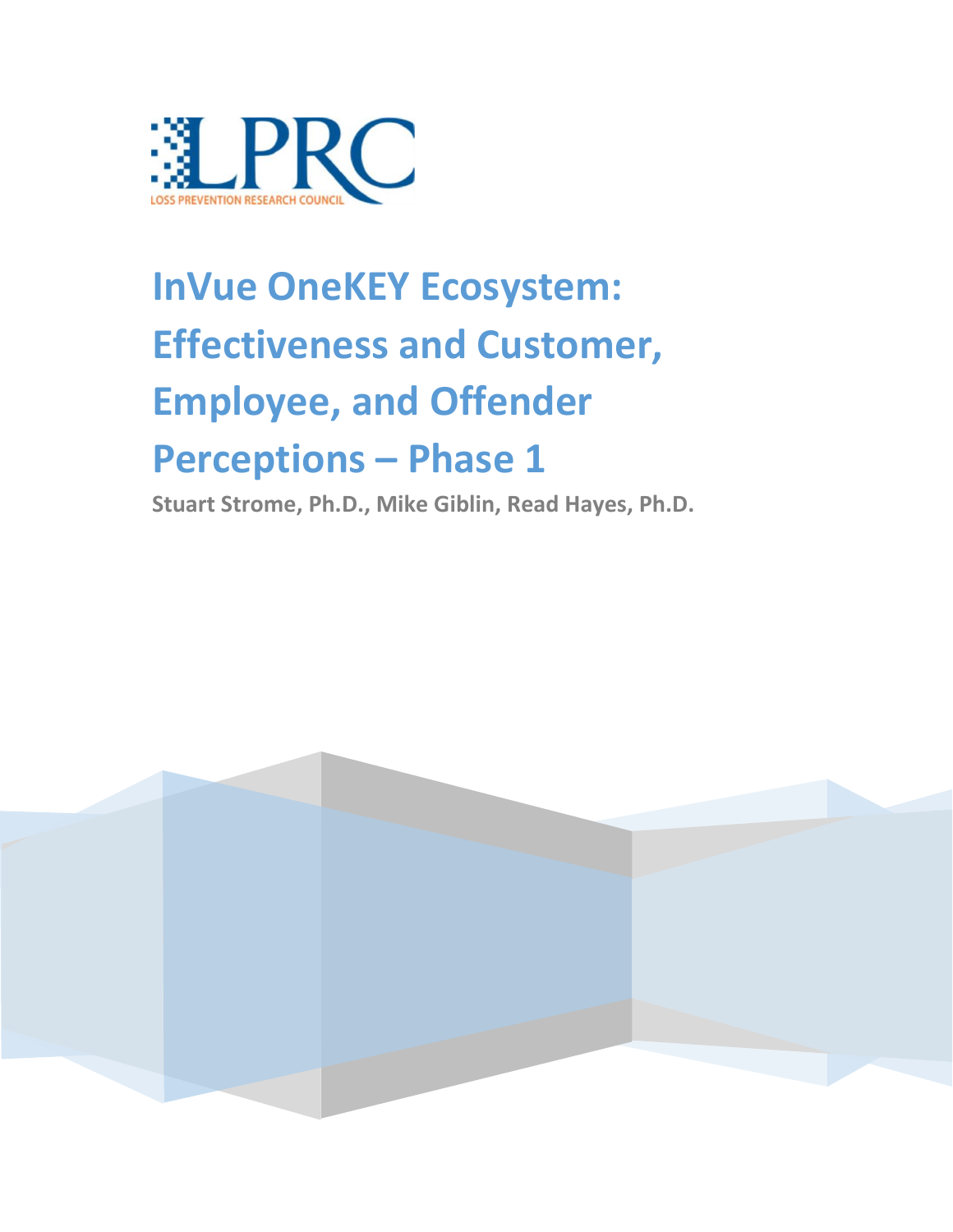# Contents

| Identify the effect of the InVue OneKEY Ecosystem on shrink and theft in small big box stores. 24      |
|--------------------------------------------------------------------------------------------------------|
| Identify the effect of the InVue OneKEY Ecosystem on sales in small big box stores24                   |
|                                                                                                        |
| Identify ways that offenders may attempt to defeat the InVue OneKEY Ecosystem24                        |
|                                                                                                        |
| Understand how the InVue OneKEY Ecosystems affects associates' ability to provide customer service  25 |
| Better understand the effects of the InVue OneKEY Ecosystem on customer shopping experience25          |
| Understand how adaptable the InVue OneKEY Ecosystem is to a larger big box store25                     |
|                                                                                                        |
|                                                                                                        |
|                                                                                                        |
|                                                                                                        |
|                                                                                                        |
|                                                                                                        |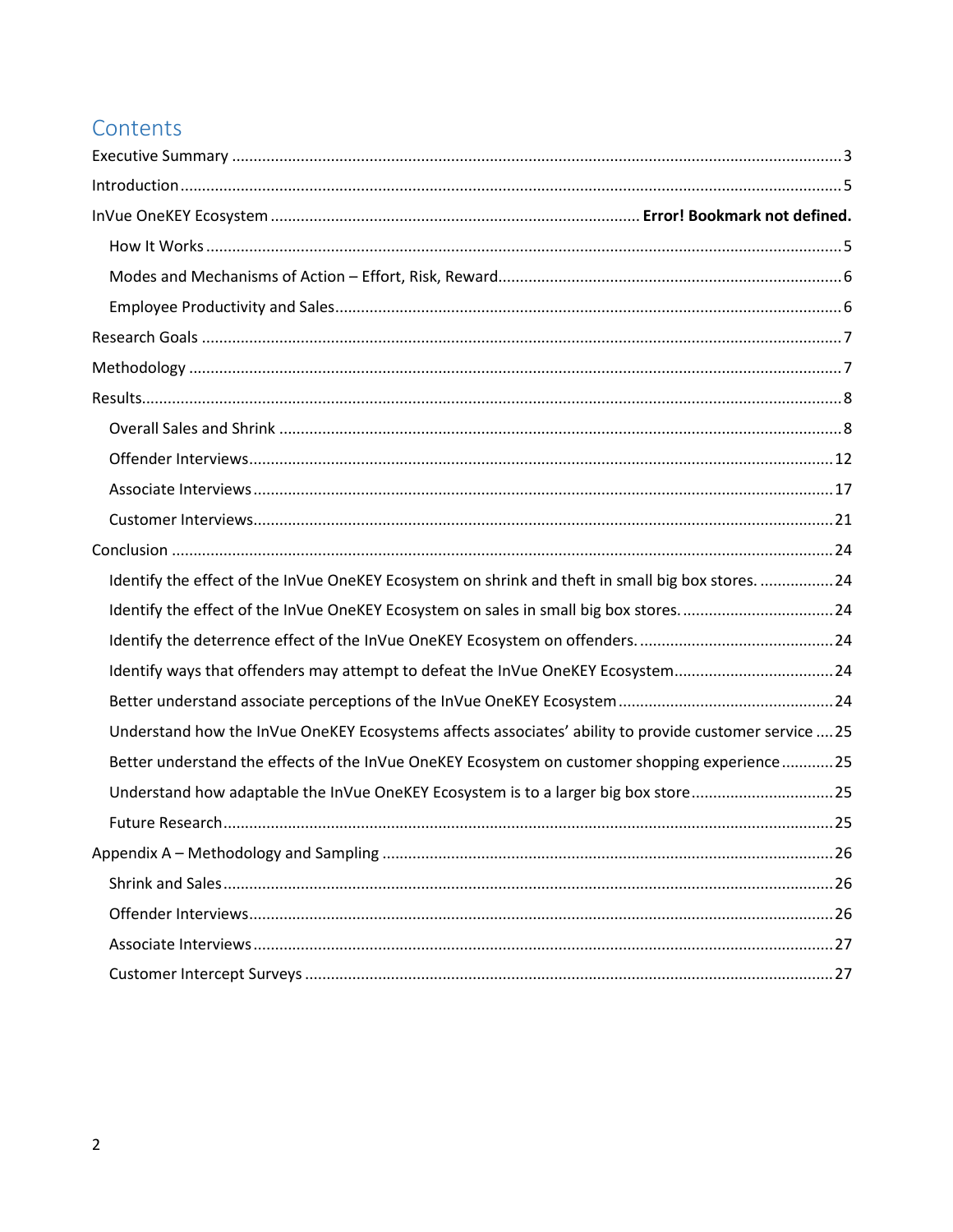# <span id="page-2-0"></span>Executive Summary

- $\triangleright$  The goal of this project was to better understand the effects of the InVue OneKEY Ecosystem on sales, shrink, and theft in small big-box retail stores.
- ➢ *Sales and Shrink*
	- o The InVue OneKEY Ecosystem store saw a significant decline in known thefts (33%) as compared to the average of control stores (13%).
	- o Sales of electronics increased 22% in the InVue OneKEY Ecosystem from the pretest period (July 2016-February 2017) to the posttest period (July 2017- February 2018). However, there was little difference in sales increases between the InVue store and the control stores, as the average control store saw sales of electronics increase of 23% from pretest to posttest.

# ➢ *Offender Surveys*

- o Offenders' responses suggest that they would generally be deterred from committing theft by the InVue OneKEY Ecosystem. However, certain fixtures (e.g. tethers and sliding glass fixtures) were more of a deterrent than others (e.g. safer boxes and peg hooks).
- o Offenders most commonly identified attempts to defeat the packaging for Smart Peg Hooks, and attempts to either crack the plastic of Smart Safer Boxes, or simply carry the Safer Box out of the store, as possible ways to defeat the InVue OneKEY Ecosystem.

# ➢ *Associate Surveys*

- o Three out of four associates (75%) responded that the InVue OneKEY Ecosystem positively affects their ability to provide customer service.
- o Associates strongly agreed that the InVue OneKEY Ecosystem increases associate accountability, and further agreed that the InVue OneKEY Ecosystem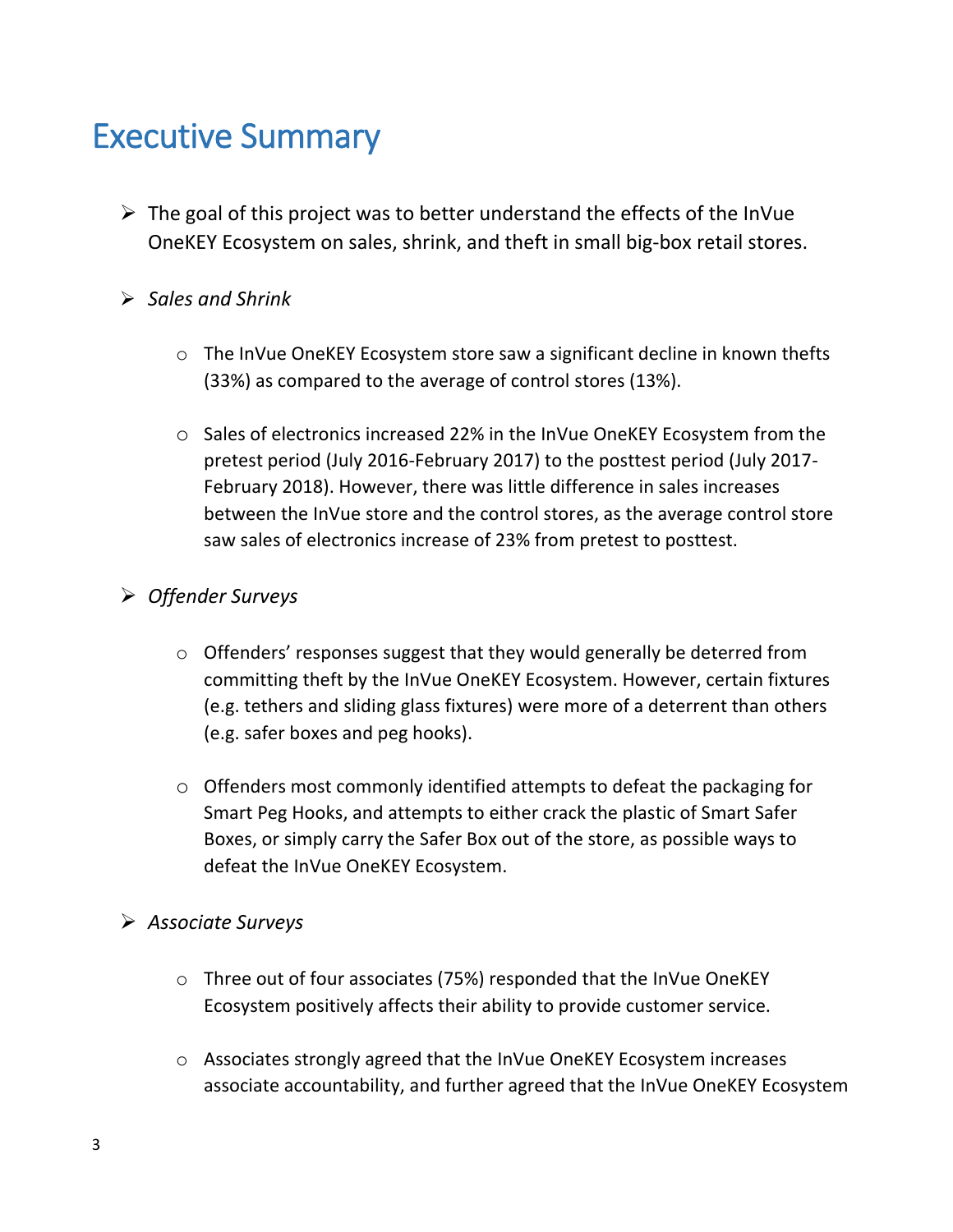makes their store a safer place to work.

- o More than nine in ten (92%) associates approved of the InVue OneKEY Ecosystem's assignment of a single key assigned to a single associate, and 67% *strongly* approved of this aspect of the system.
- o Associates identified key sharing as a possible method dishonest associates may use to attempt to defeat the system.

# ➢ *Customer Surveys*

- o Most (87%) customers had a positive overall impression of the InVue OneKEY Ecosystem, while 50% had a *very* positive overall view of the system.
- o Most (90%) customers did not know that they could ask any associate to open any fixture in the InVue OneKEY Ecosystem-equipped test store.
- o Customers generally preferred to shop at an InVue OneKEY Ecosystem store compared to a store with traditional lock and key fixtures.

# ➢ *Adoption in Larger Store*

- o Offenders and associates generally agreed that the InVue OneKEY Ecosystem would be effective in a full-sized retail environment.
- o Offenders noted that the InVue OneKEY Ecosystem could increase the effectiveness of a larger security presence in larger stores.
- o Associates noted that accounting of additional keys would be more difficult in larger stores.
- ➢ Initial results are promising, however LPRC Researchers recommend additional research, encompassing a larger and more representative sample of stores, including larger stores.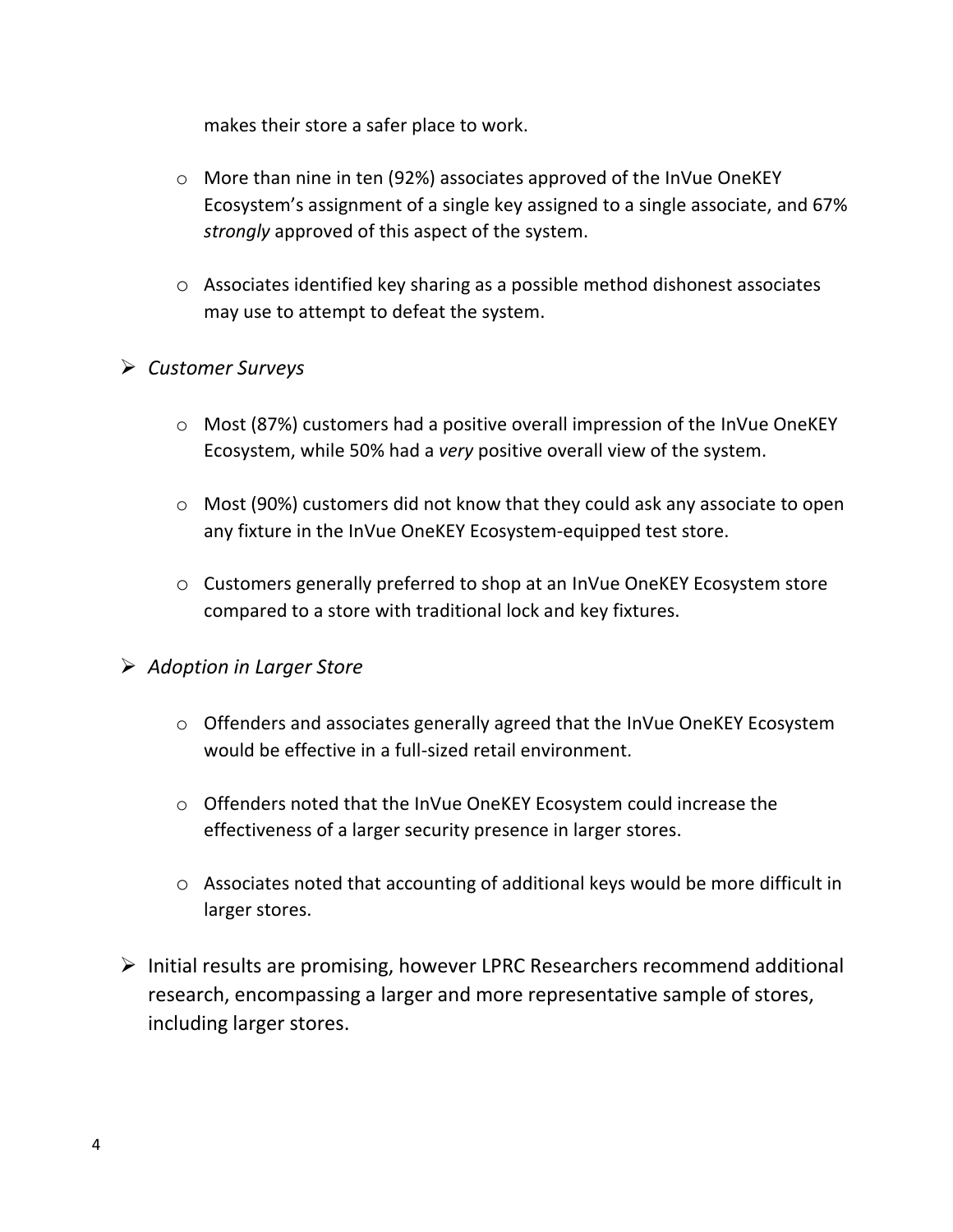# <span id="page-4-0"></span>Introduction

Retail theft remains a persistent problem, costing companies a total of \$ 48.9 billion in lost assets in 2017 (National Retail Security Survey 2017, p. 1). Both internal theft, conducted by dishonest employees, and external theft, conducted by individuals outside the organization, represent a continued challenge for loss prevention teams. In 2017, external theft (shoplifting and organized retail crime) accounted for roughly 36.7% of shrink, while internal theft accounted for 30% of shrink. As a result, retailers have persistently sought technologies to minimize the threat of both internal and external theft in their retail environments.

Technologies that protect products and increase employee accountability may be effective in limiting both internal and external theft. However, because different retail environments offer unique incentives to wouldbe offenders, it is necessary to subject new systems to rigorous tests to fully understand their effectiveness. Moreover, while new anti-theft systems may be effective at reducing theft, if they also interfere with the shopping experience, reduce sales, minimize employee productivity, or create a culture of fear among employees, their costs to the business may offset benefits.

Conversely, retailers have expressed increased interest in anti-theft technologies that can both limit theft, and drive sales. Anti-theft systems that increase employee productivity, increase employee security, or improve the shopping experience may provide benefit to the enterprise beyond their loss prevention function.

In 2018, LPRC researchers undertook a study to better understand the effect of implementing the InVue OneKEY Ecosystem in two small big-box retail stores. Generally, the goals of the research were to: 1) understand the effects of implementing the InVue OneKEY Ecosystem on overall sales, shrink, and theft; 2) understand the offender perceptions of the InVue OneKEY Ecosystem, and its ability to deter theft; 3) understand employee perceptions of the InVue OneKEY Ecosystem; and 4) understand customer perceptions of the InVue OneKEY Ecosystem and its effects on overall shopping experience in comparison with other antitheft systems.

# InVue OneKEY Ecosystem

#### <span id="page-4-1"></span>How It Works

The InVue OneKEY Ecosystem is a system of anti-theft technologies designed to both limit external theft through integration with traditional fixtures and product protection technologies, and increase employee accountability through:

- 1) Increased ability to secure keys through employees having to activate, or "sign out", a key at the beginning of their shift by inputting a PIN.
- 2) Increased ability to control unauthorized access by disabling lost keys, or by automatically disabling a key after it has been signed out for 12 hours or more.
- 3) Increased accounting and data collection on employees accessing fixtures and employee removal of product protection technologies.

Additionally, the InVue OneKEY Ecosystem may improve associates' ability to provide customer service by allowing multiple associates to possess keys to open different fixtures: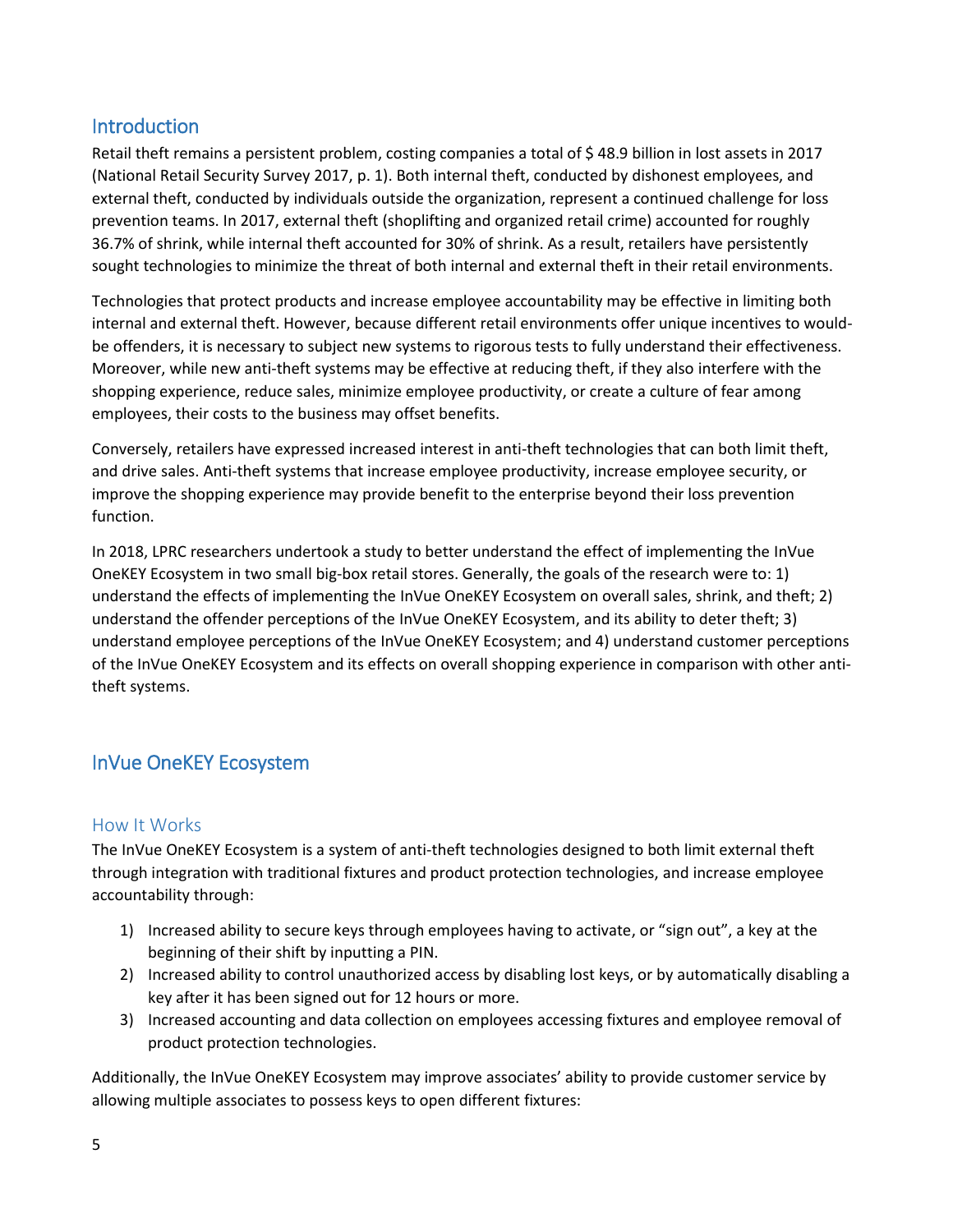- 1) Decreasing the necessity of finding a manager or someone from a certain department to access a protected product.
- 2) Decreasing customer wait time by providing more associates on the floor with access to protected products.

# <span id="page-5-0"></span>Modes and Mechanisms of Action – Effort, Risk, Reward

Anti-theft technology deters would-be offenders along three dimensions: it can increase the effort to commit a crime, increase the risk of committing a crime, or decrease the benefit of the crime. Technologies that accomplish all three of these tasks – increasing effort, increasing risk, decreasing reward – are the most effective deterrents. The InVue OneKEY system operates along all three dimensions:

- For external theft, the OneKEY Ecosystem works to increase the effort necessary for theft. The OneKEY Ecosystem integrates with protective fixtures and technologies such as locked cases, product protection wraps, and peg hooks, to make it more difficult to access a product without authorization. This requires the offender to either break the fixture or damage the product.
- For external theft, the OneKEY Ecosystem increases the risk of committing theft in two ways. First, the time necessary to defeat product protection measures (i.e. product protection wraps, peg hooks) or protective fixtures (e.g. cabinets or locked display cases) increases the possibility of being noticed by other customers or associates. Second, breaking or attempting to defeat these measures increases the possibility that an offender will be noticed, either by a customer or associate.
- For internal theft, the OneKEY Ecosystem increases the risk of theft in two ways. First, the accounting system allows LP managers to produce exception reports for associates who open cases frequently, or at unauthorized times. Second, it increases accountability by assigning an individual key to an individual associate, providing a record in case of any unauthorized access to a product.
- For internal theft, the OneKEY Ecosystem decreases or denies the benefit of stealing keys. Traditional keys can be stolen and used by dishonest employees or external offenders to commit theft. They may be used after hours or given to collaborators to commit theft. The InVue OneKEY Ecosystem allows keys to be deactivated, therefore denying benefit to associates who steal keys to commit theft.

#### <span id="page-5-1"></span>Employee Productivity and Sales

Recent pressure on LP/AP departmental budgets, along with increased pressure from both competing brickand-mortar and online retailers, have resulted in a drive towards LP/AP technology that can be used to increase sales and productivity while simultaneously reducing shrink. The InVue OneKEY Ecosystem is designed to increase sales by providing better customer service through:

- Increasing the number of associates with access to protected products, thereby decreasing customer wait time to inspect or purchase products.
- Providing the ability for associates from different departments to access protected products, similarly decreasing customer wait time to inspect or purchase products.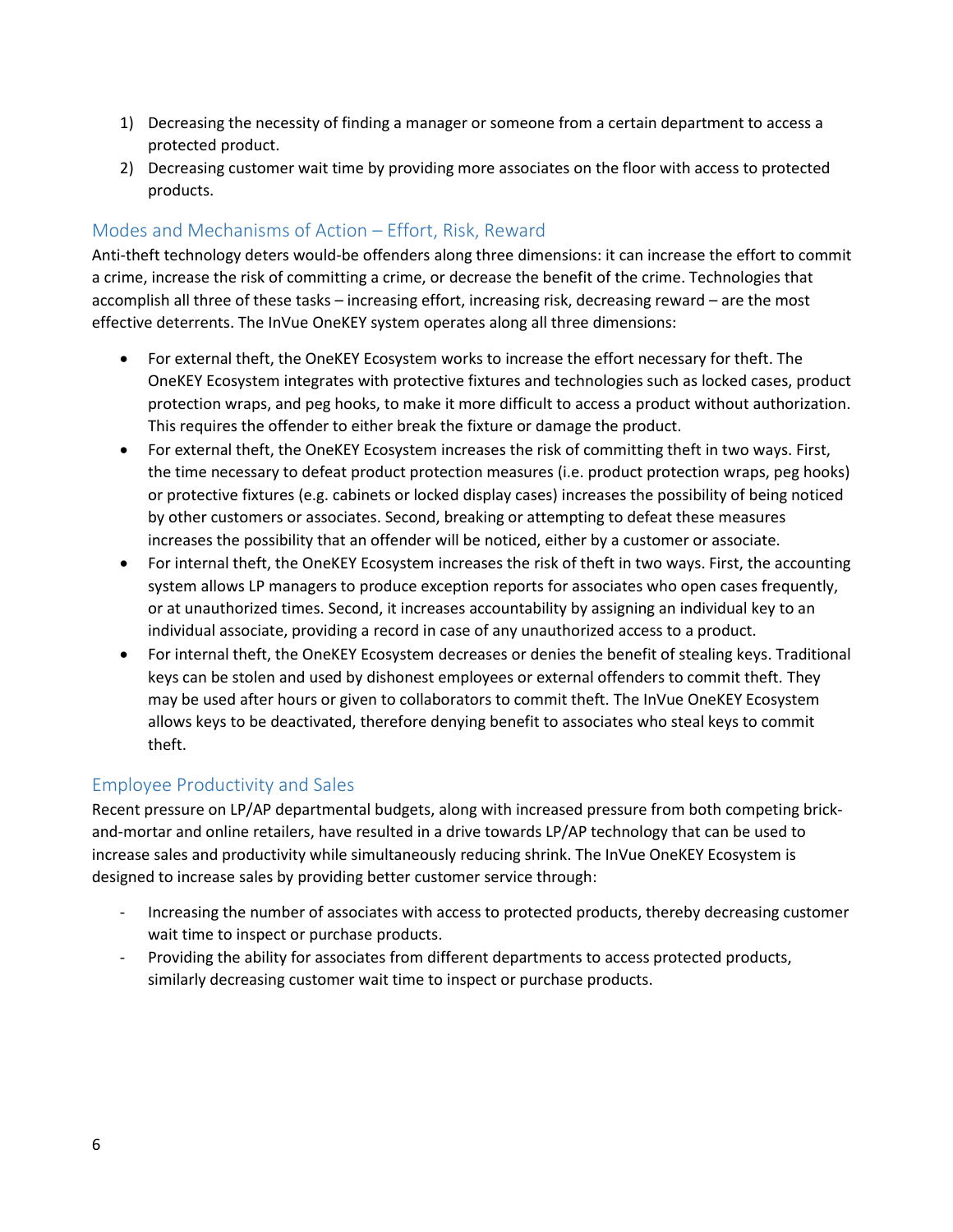# <span id="page-6-0"></span>Research Goals

- ➢ Identify the effect of the InVue OneKEY Ecosystem on shrink and theft in small bigbox retail stores.
- ➢ Identify the effect of the InVue OneKEY Ecosystem on sales in small big box retail stores.
- ➢ Identify the deterrence effect of the InVue OneKEY Ecosystem on offenders.
- $\triangleright$  Identify ways that offenders may attempt to defeat the InVue OneKEY Ecosystem.
- ➢ Better understand associate perceptions of the InVue OneKEY Ecosystem.
- ➢ Understand how the InVue OneKEY Ecosystems affects associates' ability to provide customer service.
- ➢ Better understand the effects of the InVue OneKEY Ecosystem on customer shopping experience.
- $\triangleright$  Understand how adaptable the InVue OneKEY Ecosystem is to a larger big-box store.

# <span id="page-6-1"></span>**Methodology**

LPRC researchers adopted a multi-method approach to better understand the effects of the InVue OneKEY Ecosystem in small big-box stores. First, LPRC researchers implemented a small-n quasi experimental design utilizing pre and post-intervention retailer data on shrink for the verticals protected by the OneKEY Ecosystem, as well as sales data for the entire electronics section of the stores under study. Our analysis included two test stores, and three control stores.<sup>1</sup> LPRC researchers identified stores that were similar to the test stores in as many ways as possible to adjust for confounding factors. Data on shrink and sales were gathered for both pretest and test periods. Additionally, offender interviews (n=8), associate interviews (n=12), and customer intercept interviews (n=30) were conducted on-site in one store equipped with the InVue OneKEY Ecosystem. Additional information on sampling and population demographics can be found in Appendix A.

 $\ddot{\phantom{a}}$ 

 $1$  Locations were not listed upon request of the retailer.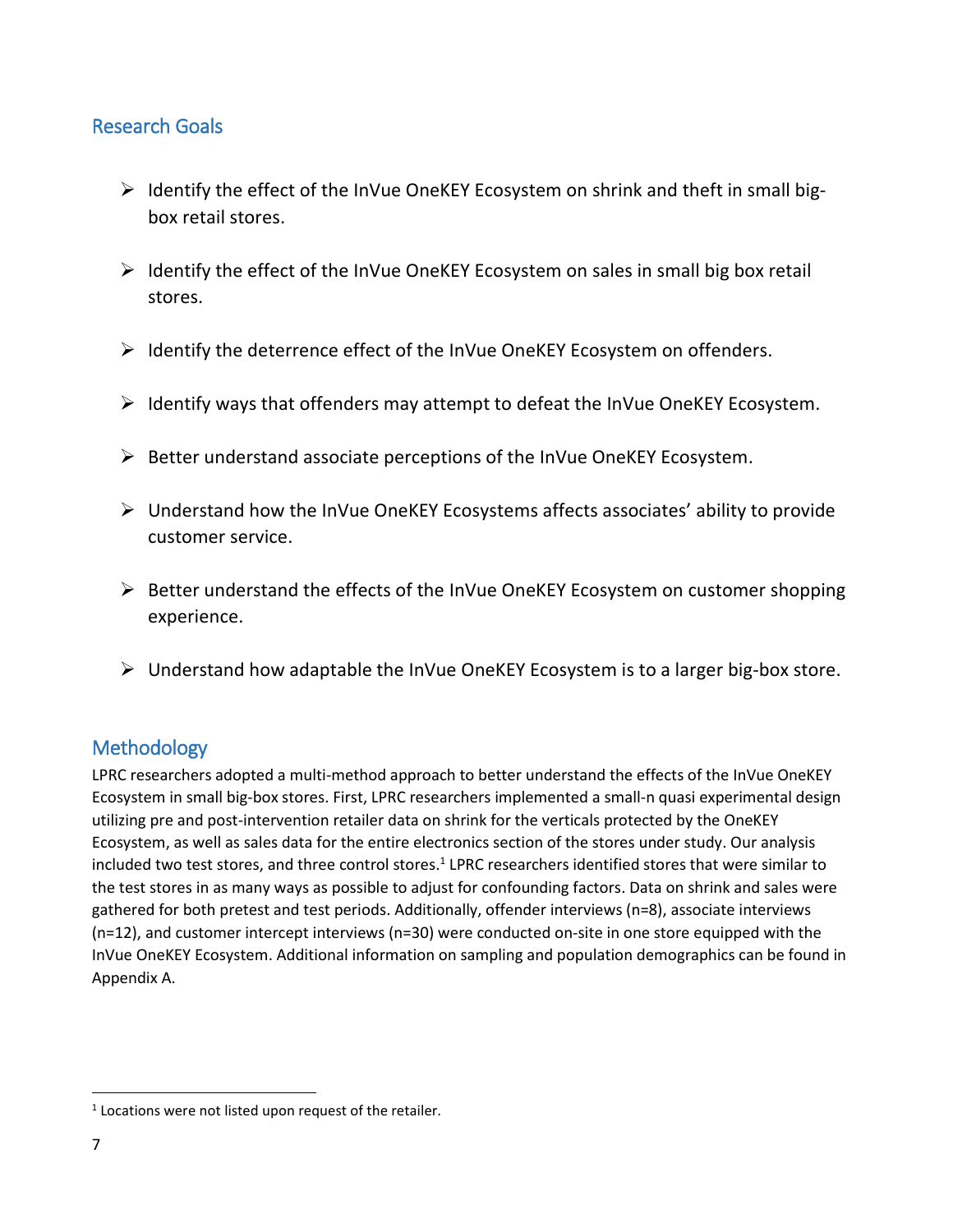# <span id="page-7-0"></span>Results

<span id="page-7-1"></span>Overall Sales and Shrink



Chart 1 shows data for the test (InVue) store as well as average total electronics sales for the control stores for pre and post installation of the InVue OneKEY Ecosystem. Total electronics sales increased in control stores from an average of \$1.05 million in for the pretest period (July 2016- February 2017), to an average of \$1.29 million in the posttest (July 2017

to February 2018), representing a 23% increase year over year. In the InVue store, total electronics sales increased from \$421,067 in the pretest period (July 2016 to February 2017), to \$516,854 in the posttest (July 2017 to February 2018), representing a 22% increase year over year. These results were not statistically significant.

Chart 1A shows unit sales for total electronics in test (InVue) and control stores before and after installation of the InVue OneKEY Ecosystem. Similarly, the InVue store did not outperform control stores in unit sales growth from pre to posttest periods. In control stores, sales increased from an average of 31,028 units



for the pretest period to an average of 38,588 units for the posttest period, representing an increase of 24% year over year. In the test store, unit sales increased from 20,911 in the pretest period to 23,194 in the posttest period, representing an increase of 11%. Due to the parameters of the test, these results are not statistically significant.

Chart 2 shows individual store data for pre and post-installation sales of total electronics. As shown below, all stores (including the test store) experienced an increase in sales from pretest (July 2016-February 2017) to posttest (July 2017 to February 2018). The InVue store increased sales for total electronics from \$421,067 to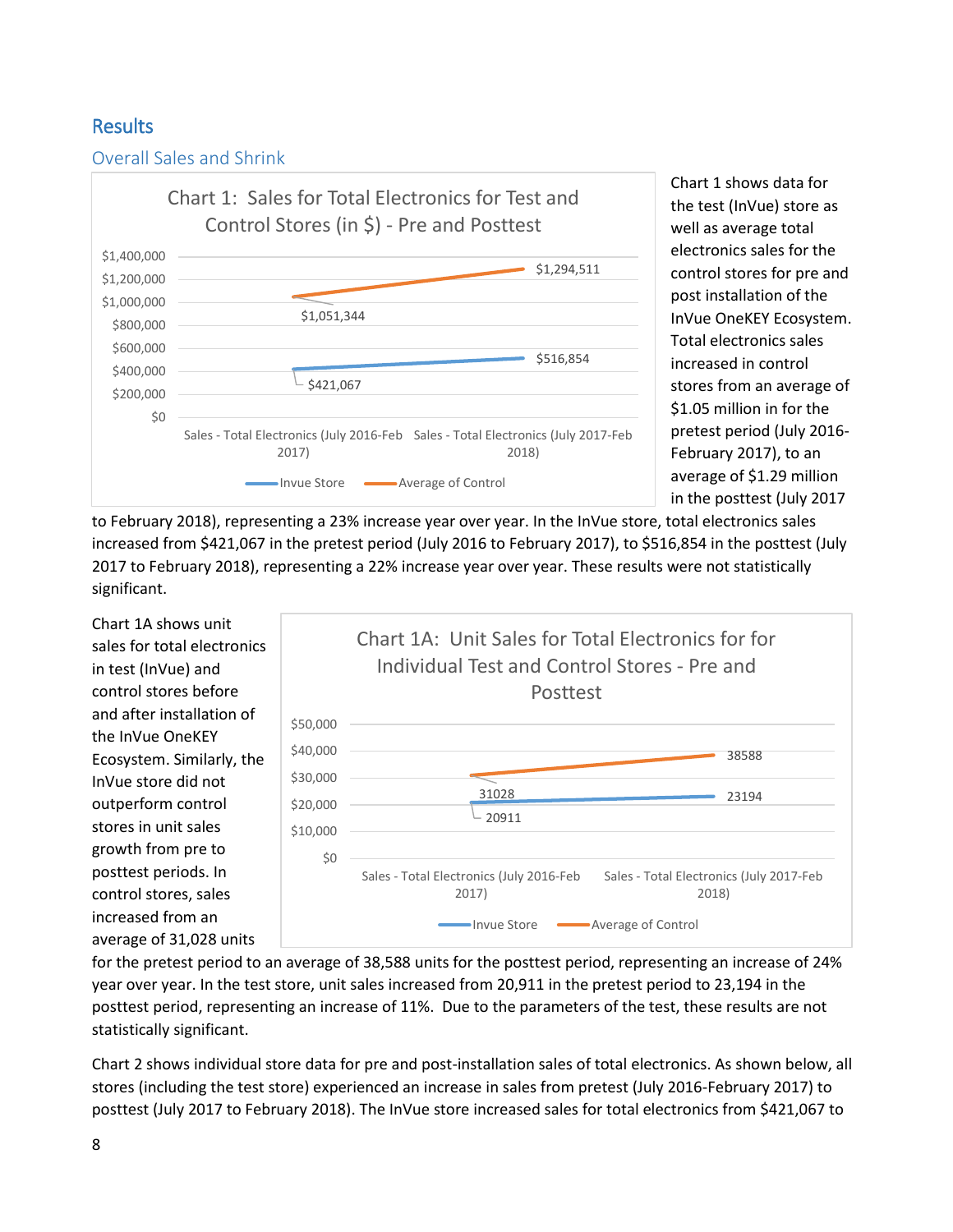

\$516,854 from pre to posttest, which is not markedly different from the control stores. Given the high sales figures in the Control 1 location it is difficult to discern year over year sales growth.

Chart 2A shows percentage increase between pretest (July 2016 to February 2017) and posttest (July 2017

to February 2018) sales figures for electronics for the InVue store and control stores. As shown in this chart, the InVue store ranked third, with an increase of 22.75%, below both control store 3, exhibiting a 68%

increase in electronics sales, control store 2, exhibiting a 22.85% increase in electronics sales. The InVue store did rank above the Control 1 store, which exhibited a 14.84% increase in sales. However, due to the small sample size, researchers could not draw wide-ranging inferences from this analysis.

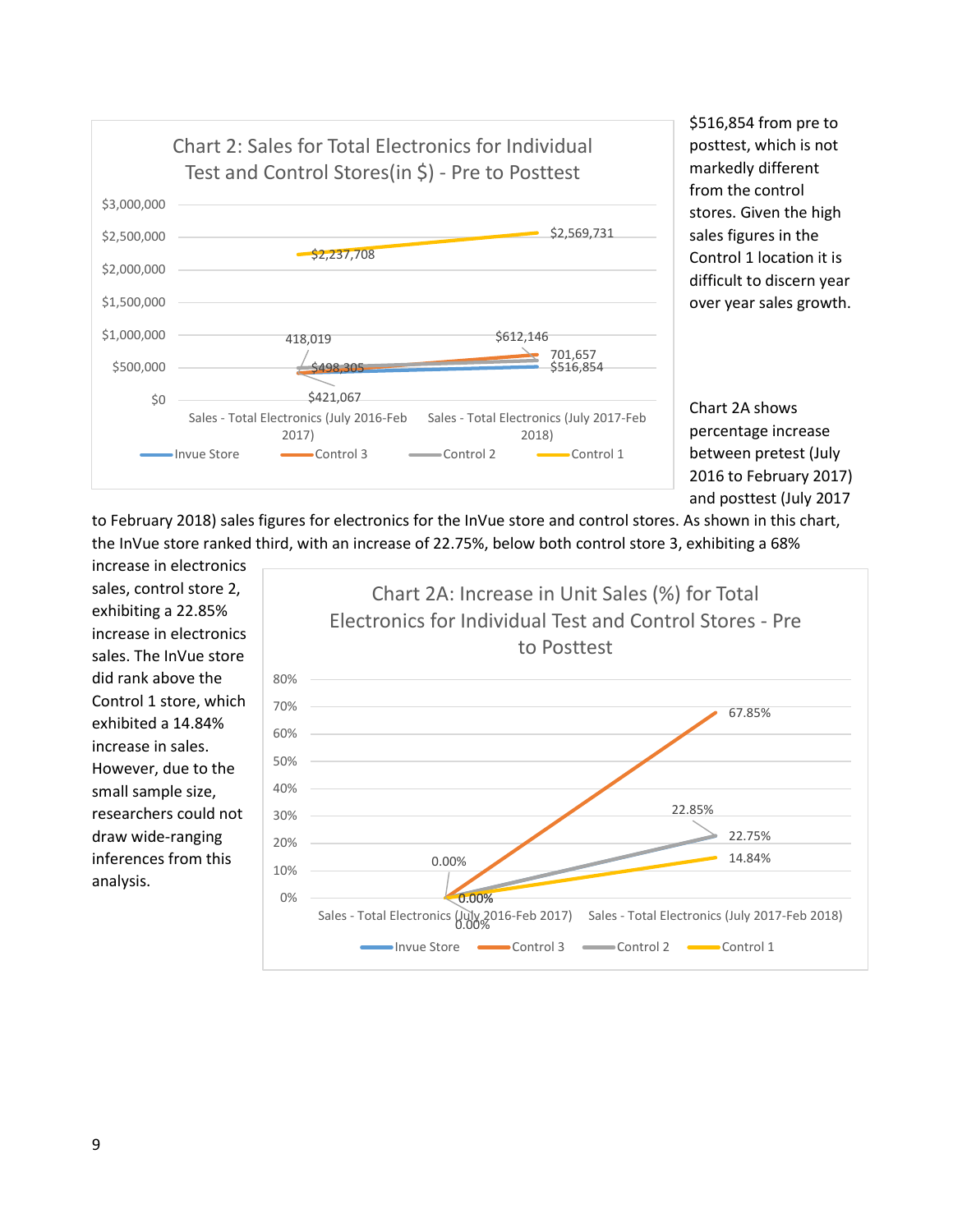

and finally, the Control 1 store exhibited an increase of 12%.

Chart 3 shows increase in unit sales pre and posttest for all electronics for the InVue store and control stores. Unit sales increased from 20,911 to 23,194 in the InVue store from pretest (July 2016 to February 2017) to posttest (July 2017 to February 2018). Among the control stores, the Control 3 store exhibited a 95% increase in unit sales for all electronics from pre to posttest, Control 2 store exhibited a 27% increase in unit sales for all electronics from pre to posttest,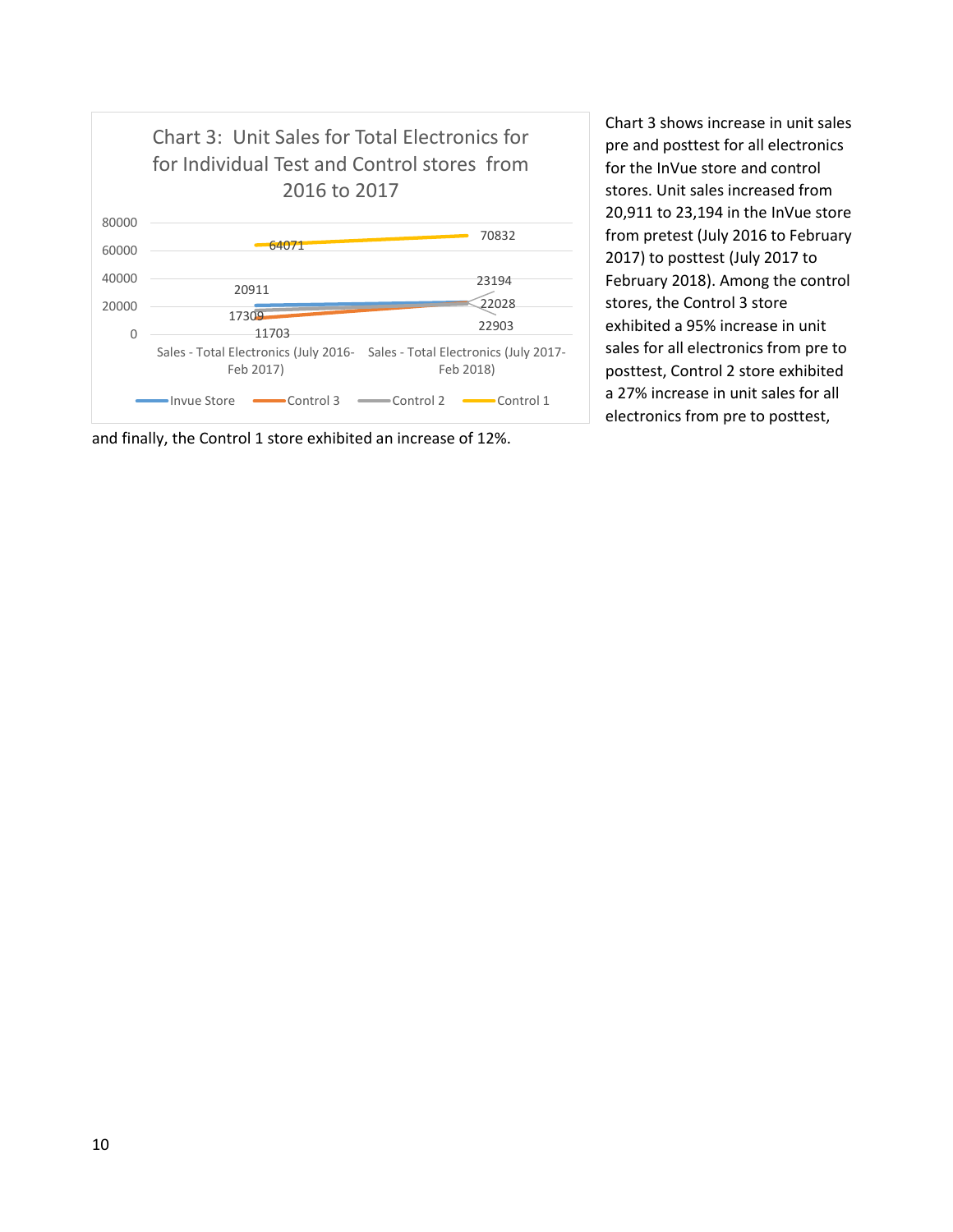LPRC researchers also gathered data on known thefts for one test (InVue) store and three control stores. Chart 4 shows average period value of known theft among the 25 protected SKUs for test and control stores. The InVue store experienced \$2,172.53 in known thefts in the pretest period (December 2016 to February



2017), and experienced \$1,459.65 in total known thefts for the posttest period (December 2017 to February 2017). This represents a year over year reduction of 33%. The control stores averaged \$2,628.22 for the pretest period (December 2016 to February 2017), reducing to \$2,300.65 for the posttest period (December 2017 to February 2018). This represents a year over year reduction of 13%. Reductions in known theft value were two times as great for the InVue store as compared to the average of control stores. While promising, due to the small sample size, these results are

not statistically significant.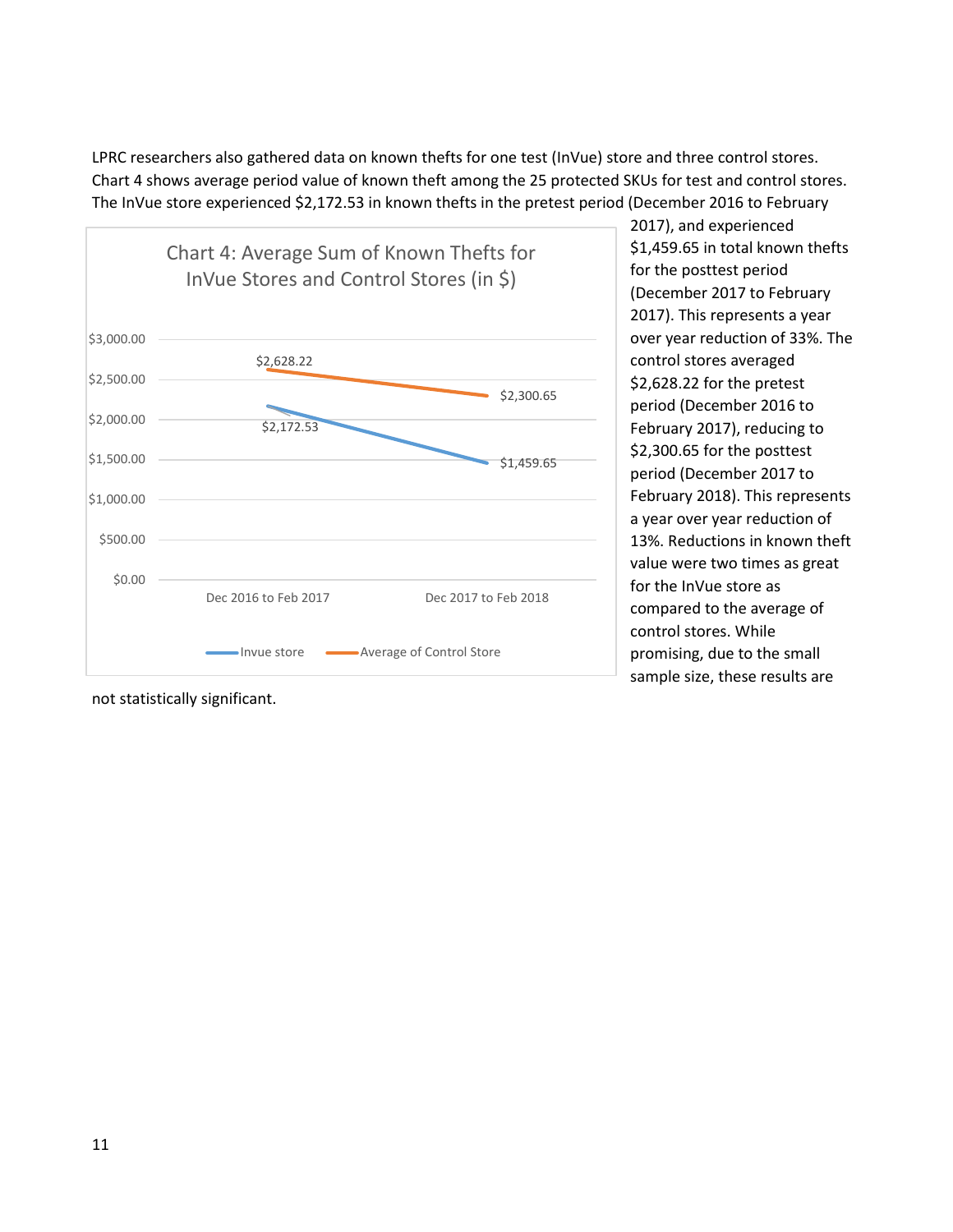Chart 5 shows the sum of known thefts for InVue stores and individual stores (in \$) from the pretest period (December 2016 to February 2017) and the posttest period (December 2017 to February 2018). While the InVue store experienced a reduction of 33%, two stores experienced increases (Control stores 2 and 3) while one store experienced a significant decline (Control 1). The InVue store outperformed two of the three control stores.



#### <span id="page-11-0"></span>Offender Interviews

LPRC researchers first asked questions regarding offenders' shoplifting history. Researchers made efforts to gather a representative sample, with offenders ranging from those that shoplift multiple times a year (n=1) to those that shoplift more than once a week (n=2). The median offender reported shoplifting multiple times a month. Total value shoplifted over the offenders' history ranged from \$200 to \$250,000, while the median offender shoplifted \$10,000 over their history. Figure 1 shows offender shoplifting experience. All offenders (100%) reported shoplifting items from stores not protected with any noticeable anti-theft technology. Most respondents (75%) indicated that they shoplifted items from stores protected with video surveillance technology. Most offenders (75%) also reported shoplifting from stores where there was an associate visible to them. The majority of respondents (63%) shoplifted from a store while an LP associate or security guard was visible to them, and similarly, the majority (63%) had shoplifted after they were approached by an associate.

| Table 1: Offender shoplifting experience (n=8)                                                                                      | Responses |
|-------------------------------------------------------------------------------------------------------------------------------------|-----------|
| Shoplifted items from stores not protected with noticeable anti-theft technology.                                                   | 100%      |
| Shoplifted items from stores protected by video surveillance technology.                                                            | 75%       |
| Shoplifted items from stores while there was an associate was visible to me.                                                        | 75%       |
| Shoplifted from a store while an LP associate or store security guard was visible to me.                                            | 63%       |
| Shoplifted items after I was approached by an associate.                                                                            | 63%       |
| I have shoplifted items protected by product protection technology (e.g. product protection<br>wraps, keeper boxes, tethers, etc.). | 38%       |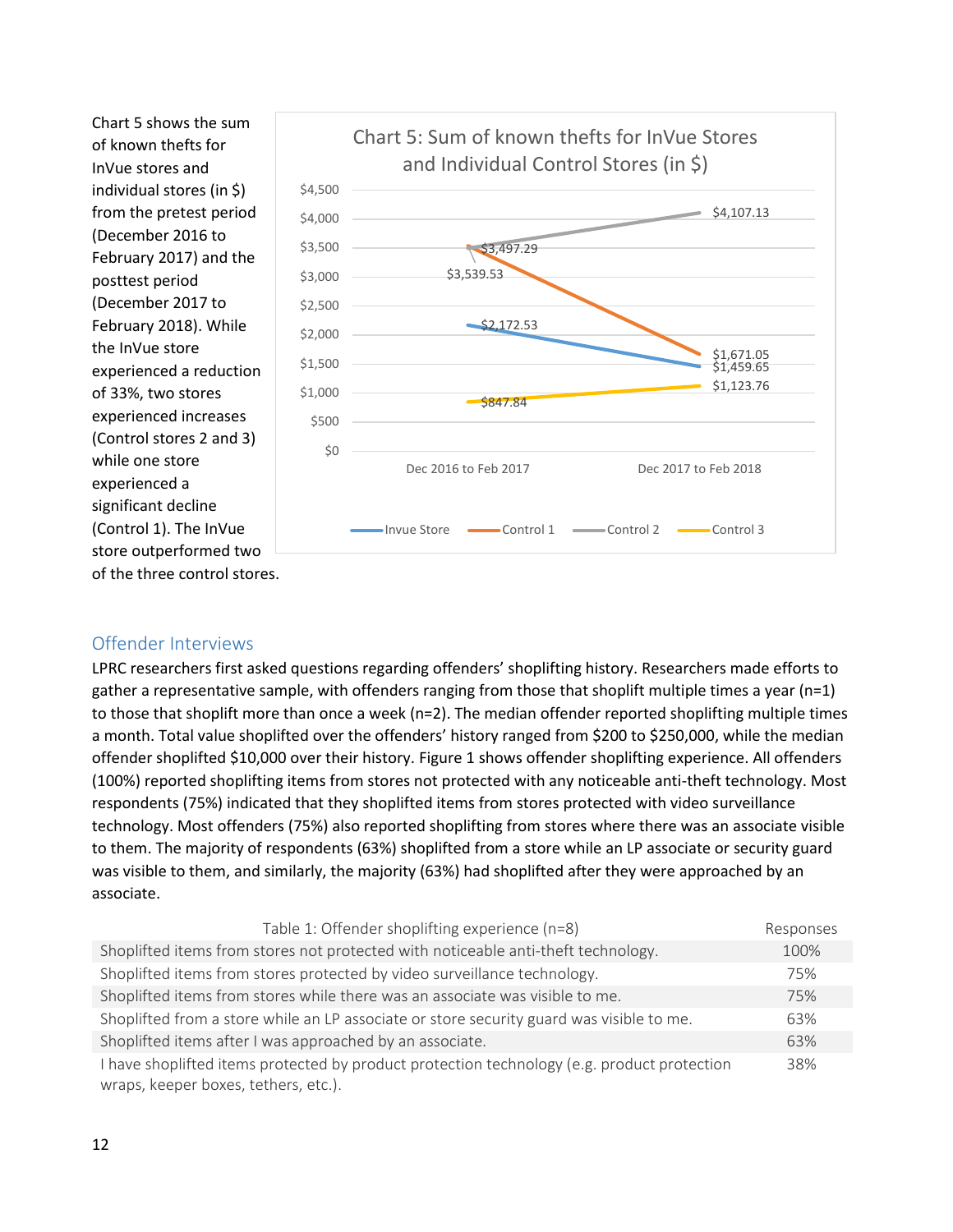Shoplifted items protected by product protection technology by attempting to defeat that technology.

1.63 1.88 2.25 2.63 2.75 2.88 0 0.5 1 1.5 2 2.5 3 3.5 IR Tethers Smart Locks - Sliding Glass Smart Locks - IR Shelf Tethers Smart Peg Video Game Fixtures Hooks Safer Boxes Chart 6: Mean Likelihood of Theft Attempts for Products Protected With InVue IR Technology  $(n=8)$ 

Smart Locks with Sliding Glass Fixtures, Smart Locks with Video Game Glass Fixtures, IR Shelf Tethers, Smart Peg Hooks, and Smart Safer Boxes. **First, respondents were asked, on a 1 to 7 scale, where 1 is very unlikely, and 7 is very likely, how likely they would be to attempt theft of** 

**products protected with the technologies.** The results are shown in Chart 6. Respondents reported that they were least likely to attempt theft of products protected with IR tethers (1.63), Smart Lock equipped sliding glass fixtures (1.88), and Smart Lock equipped video game fixtures (2.25). Respondents were most likely to attempt theft of products protected with Safer Boxes (2.88), Smart Peg Hooks (2.75), and IR Shelf Tethers (2.63).

**Next, offenders were asked, on a 1 to 7 scale, where 1 is "not at all effective" and 7 is "very effective", how effective the technologies would be at deterring shoplifting.** Results are shown in Chart 7. In all, offenders generally found the InVue OneKEY Ecosystem technologies to be effective deterrents. However, certain technologies were



identified as better deterrents than others. Offenders reported the most effective deterrents were IR tethers (6.25), Smart Lock equipped video game fixtures (5.75), and IR shelf tethers (5.75). Offenders reported the

# The next portion of the survey examined offender perceptions of the deterrence capacity of six different individual technologies within the InVue OneKEY Ecosystem. The technologies studied were: IR tethers,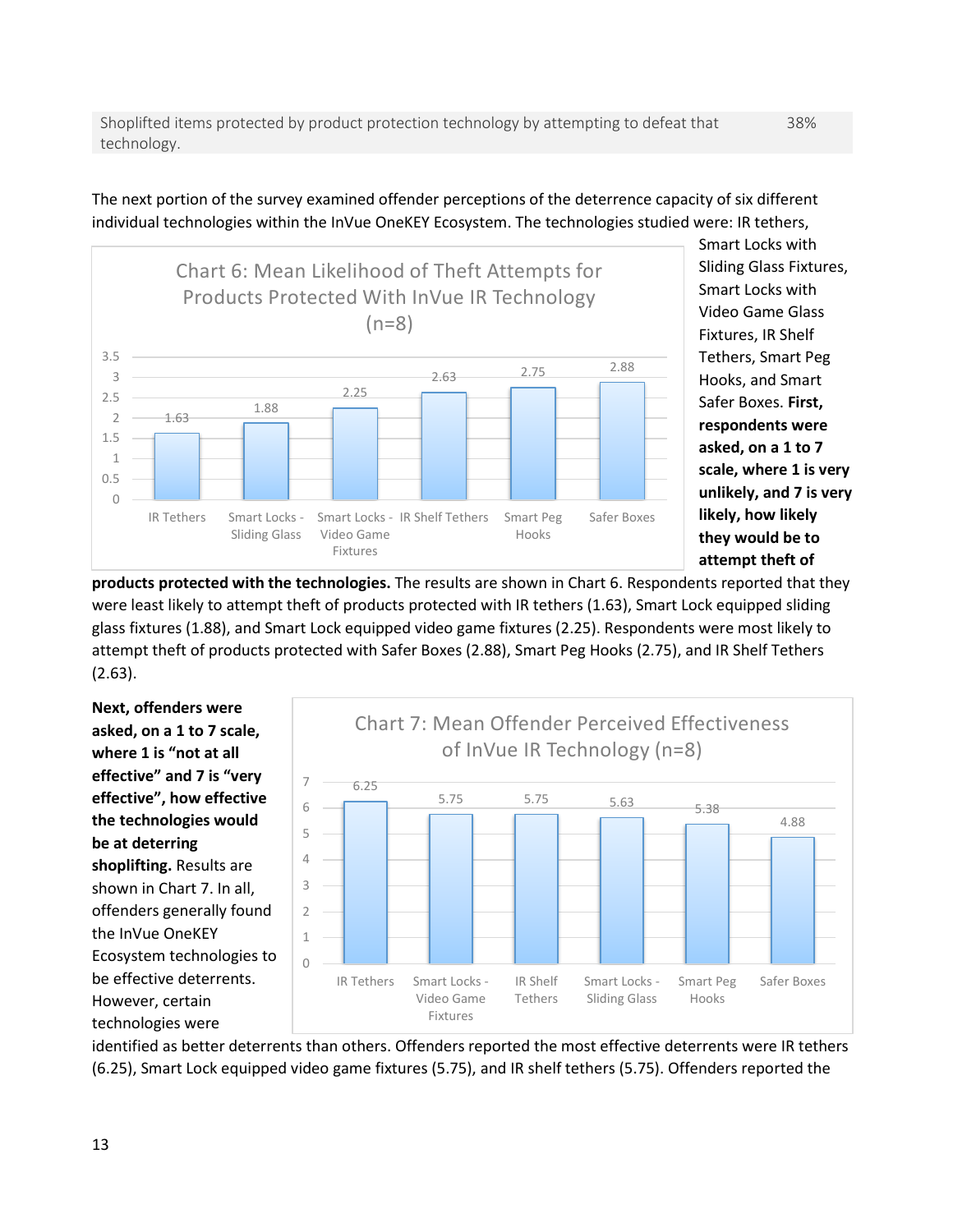least effective deterrents were Smart Safer Boxes (4.88), Smart Peg Hooks (5.38), and Smart Lock equipped sliding glass fixtures (5.63).

Finally, we asked offenders to rate the effectiveness of fixtures equipped with the InVue OneKEY Ecosystem compared to more traditional fixtures. **A score of "1" meant that offenders responded they were much less likely to steal with InVue OneKEY Ecosystem equipped fixtures as compared to traditional fixture types** 



**(e.g. OneKEY Ecosystem Safer Boxes versus traditional Safer Boxes), a score of "4" meant there was no difference, and a score of "7" indicated they were more likely to attempt to steal from InVue OneKEY Ecosystem fixtures as compared to traditional fixture types.**

Results are shown in Chart 8. Respondents generally reported that they were less likely to attempt theft

from InVue OneKEY Ecosystem-equipped fixtures than from more traditional fixtures. Smart Peg Hooks (1.88), IR Tether (2), and Smart Lock equipped Sliding Glass Fixtures (2.38) represented the most deterrent benefit over traditional fixtures, while Smart Lock equipped video game fixtures (2.5), InVue IR Equipped Safer Boxes (2.63), and IR Shelf Tethers represented the least deterrent benefit over traditional fixtures.

Offenders were then asked to list ways they, or other offenders, would attempt to defeat the InVue OneKEY Ecosystem-equipped fixtures. Common responses are shown below in Table 2.

| Table 2: Offender Input on Attempted Defeat of InVue OneKEY Ecosystem Technology |                                                                                     |
|----------------------------------------------------------------------------------|-------------------------------------------------------------------------------------|
| <b>InVue OneKEY</b>                                                              | Offender Answers "How would you attempt to defeat?"                                 |
| Ecosystem                                                                        |                                                                                     |
| Technology                                                                       |                                                                                     |
| <b>IR Tethers</b>                                                                | Rip the tether and run (n=2), use a razor to cut the wire (n=1)                     |
| Smart Locks-                                                                     | Pry open with screwdriver ( $n=2$ ), collude with employee ( $n=1$ )                |
| Video Game                                                                       |                                                                                     |
| Fixtures                                                                         |                                                                                     |
| <b>IR Shelf Tethers</b>                                                          | Cut or otherwise defeat packaging (n=3), try to stretch product protection          |
|                                                                                  | wrap to remove product $(n=1)$ ,                                                    |
| Smart Locks-                                                                     | Collude with an employee ( $n=1$ ), wait for an employee to forget to close the     |
| <b>Sliding Glass</b>                                                             | fixture (n=1), break glass and run (n=1), try to break the InVue lock (n=1)         |
| Fixtures                                                                         |                                                                                     |
| Smart Peg Hooks                                                                  | Clip through or defeat packaging ( $n=4$ ), collude with an employee ( $n=1$ ),     |
|                                                                                  | distract associate while it is open and coordinate with a friend to steal ( $n=1$ ) |
| <b>Smart Safer Boxes</b>                                                         | Crack the safer box plastic and take product ( $n=3$ ), walk out of the store with  |
|                                                                                  | the product still in safer box $(n=2)$                                              |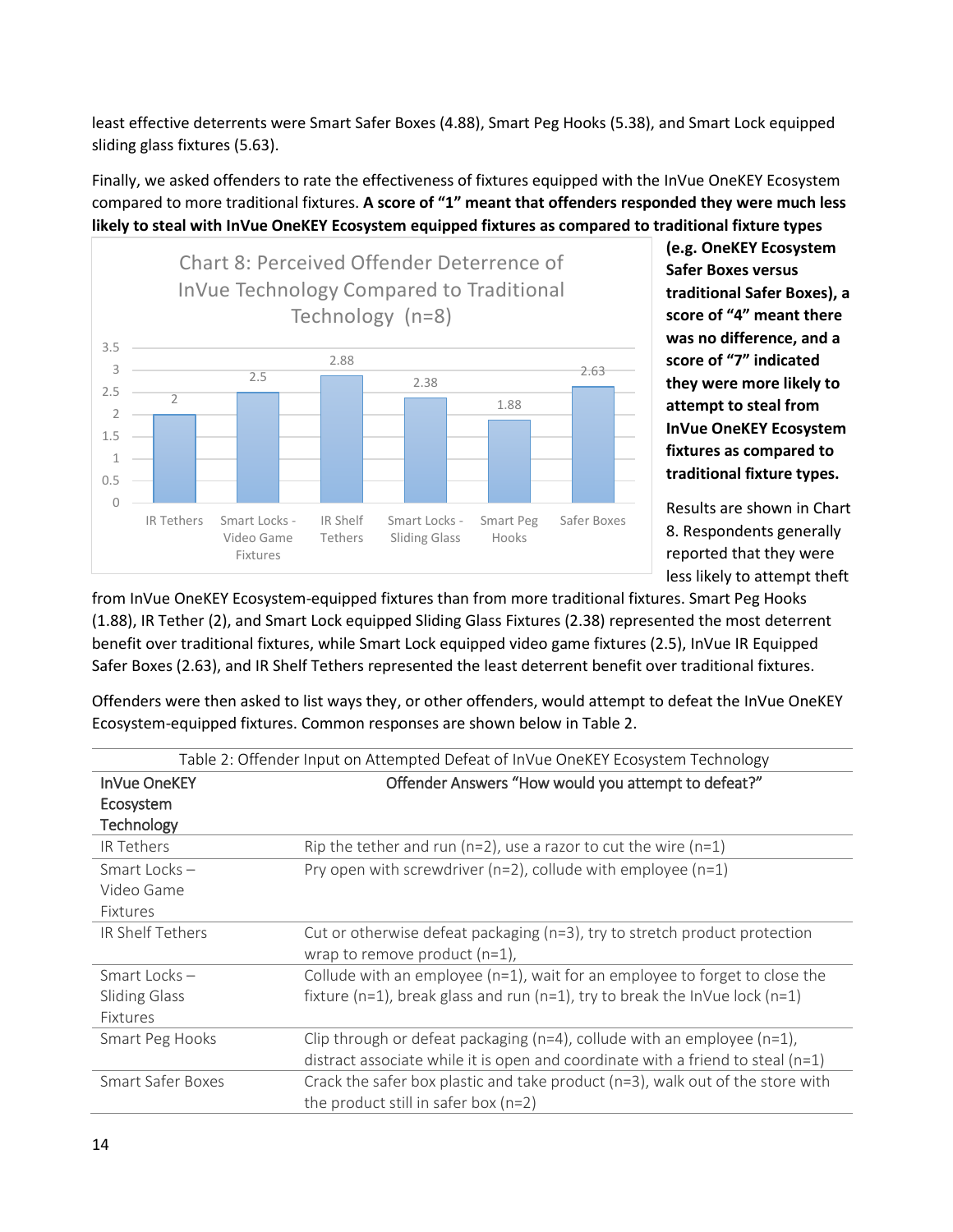For most InVue OneKEY Ecosystem technologies, anywhere from three to six respondents identified ways they, or other offenders, would attempt to defeat it. For IR tethers and IR shelf tethers, some respondents suggested that offenders would try to rip the wire or rip the tether and run. For the IR shelf tethers, which use product protection wraps in conjunction with tethers, three respondents suggested offenders would try to defeat the packaging. For both the Smart Peg Hooks, and Smart Safer Boxes, defeating packaging was a popular answer.



**Next, offenders were asked how likely they would be to steal Smart Keys or collaborate with employees to commit theft. Offenders were first asked, on a 1 to 7 scale, where 1 is "not at all likely" and 7 is "very likely", how likely they would be to attempt to steal a smart key to commit theft. Results are shown in Chart 9. For the most part, offenders** 

**would be reluctant to steal a smart key to commit theft.**

**Next, offenders were asked on a 1 to 7 scale, where 1 is "not at all likely", and 7 is "very likely", to indicate how likely they were to try to collude with an associate that wasn't a friend or family to commit theft.** Results are shown in Chart 5. Over half (63%) were not likely to collude, while 25% were likely to collude, and 13% were somewhat likely to collude with an



associate who wasn't a friend or family member. Percentages do not add to 100% due to rounding.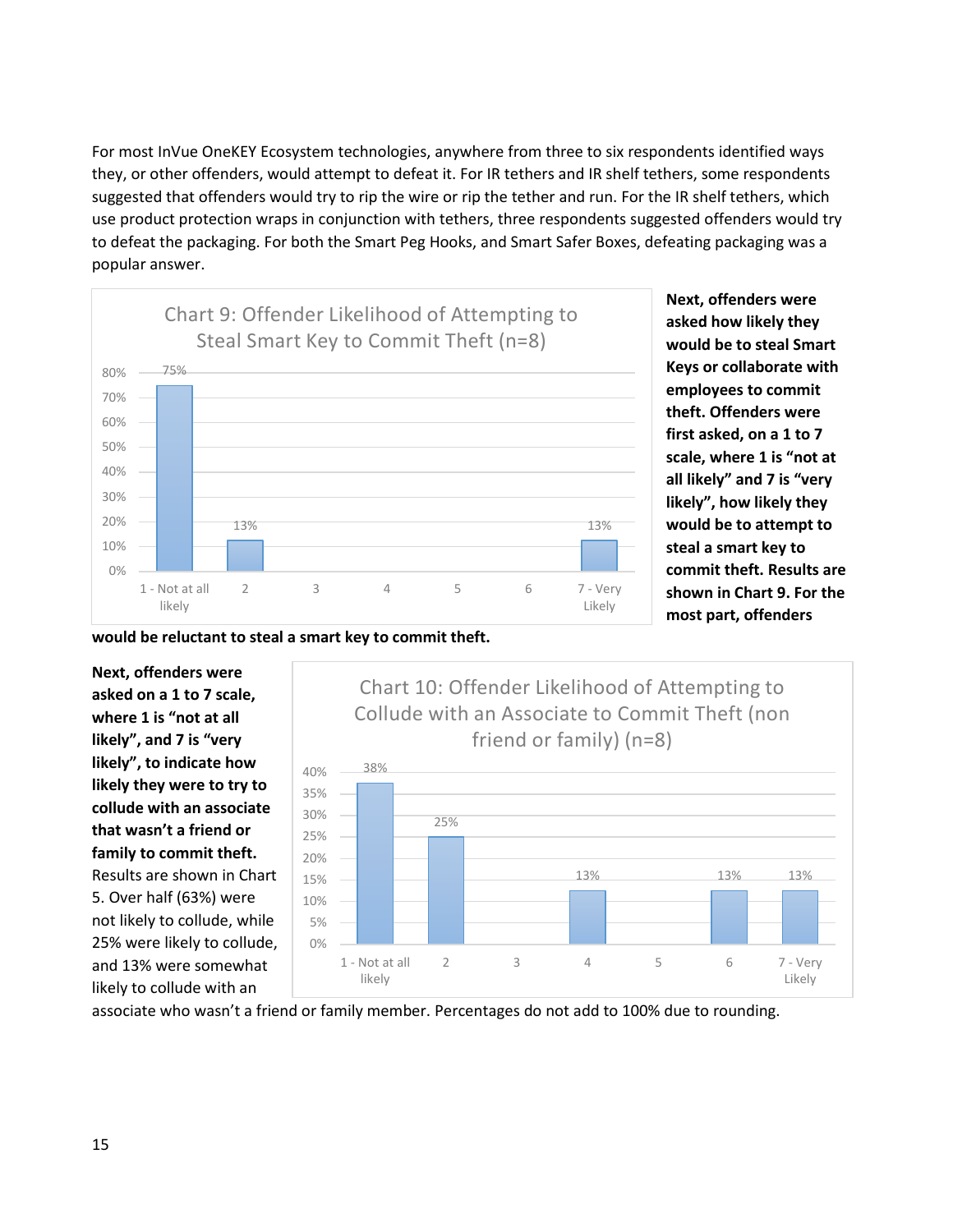Offenders were asked on a 1 to 7 scale, where 1 is "not at all likely" and 7 is "very likely," to indicate how likely they were to try to collude with a known associate, such as a friend or family. Results are shown in Chart 11. Similarly, 63% answered they were not likely to collude with friends or family, while 38% were likely or very likely to collude with friends or



family members to attempt to steal. Percentages do not add to 100% due to rounding.



Finally, offenders were asked how effective this technology would be at deterring theft in a regular-sized big box Store. **The mean response was 5.25, indicating that most thought it would be either effective or very effective.** Results are shown in Chart 12. Threefourths (75%) of offenders responded that it would be effective in a regularsized big box store, while

25% answered that it would be very effective. Respondents were finally asked to provide reasons why it would, or would not, be effective in a larger big box store. Reasons given why it may be as effective, or more effective, include:

- Larger store has more security. This system would compound the effects of that security.
- More associates mean you'd have a greater chance of getting caught.

Reasons given why it may not be as effective included:

- Larger stores are less transparent. There are more people, and therefore it's easier to go unnoticed.
- Larger stores would have more "vulnerable products" that the InVue OneKEY Ecosystem could not protect.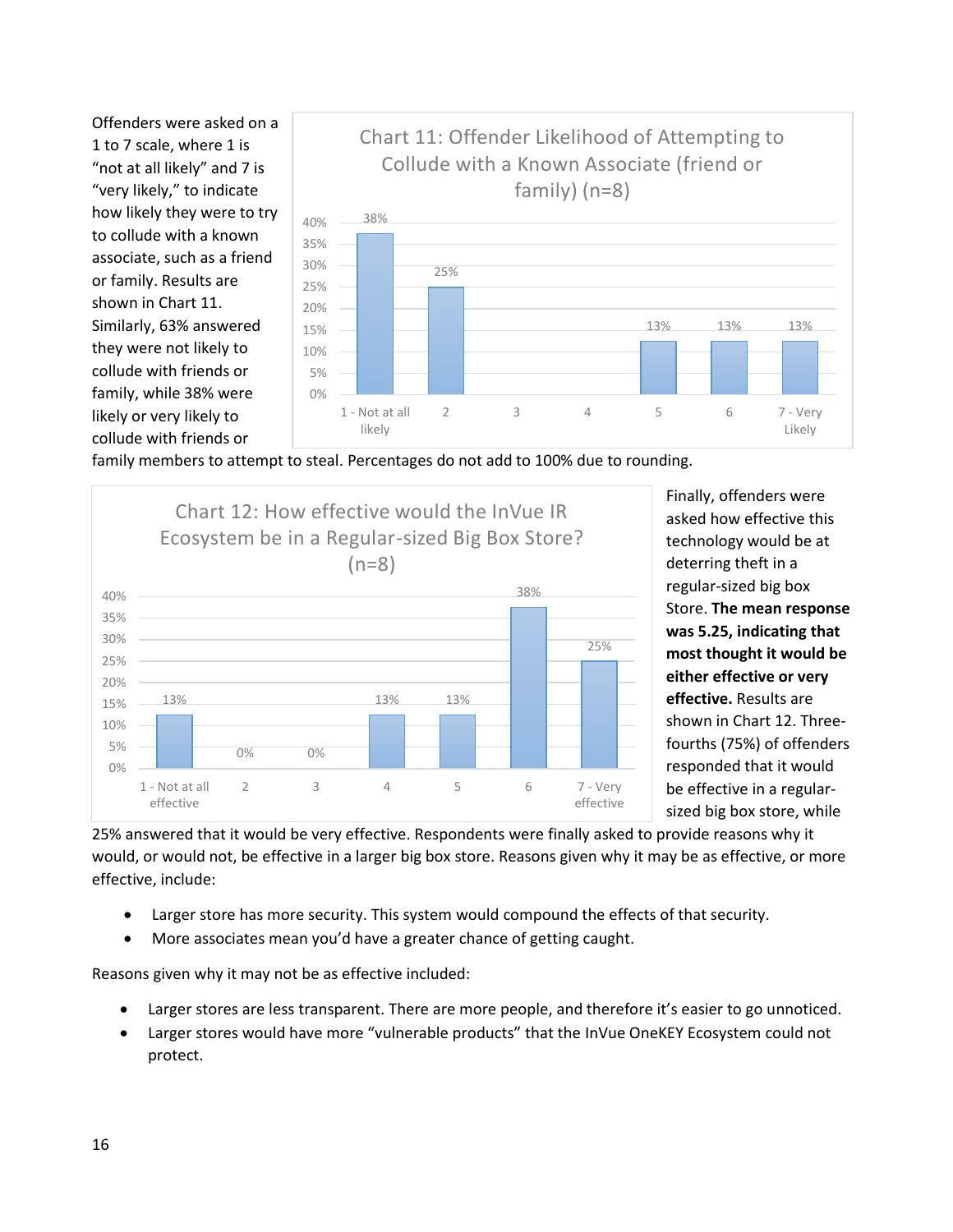However, for the most part, respondents found that the InVue OneKEY Ecosystem would be just as effective in a large store as compared to a small store.

#### <span id="page-16-0"></span>Associate Interviews

LPRC researchers surveyed 12 associates, encompassing a variety of roles, from customer service, to frontend, to LP staff. LPRC researchers asked questions regarding overall effectiveness, impact on ability to



provide customer service, as well as ways that dishonest employees may attempt to defeat the InVue OneKEY Ecosystem. First, respondents were asked how the InVue OneKEY Ecosystem technology affects overall ability to provide customer service. Results are shown in Chart 13. *The mean response was 5.67, indicating that, overall, it has a positive effect on associate ability to* 

*provide customer service.* Three-fourths (75%) responded that it had a positive effect, while 25% responded that it had no effect on customer service.

Next, respondents were asked to list general ways in which the InVue OneKEY Ecosystem may improve, or detract from, ability to provide customer service. For the most part, respondents indicated that it was helpful. Mostly, the critiques of it were based on user error. The most commonly referenced positive and negative attributes of the InVue OneKEY Ecosystem as it relates to customer service were:

Positive:

- Makes associates more accountable for their actions ( $n=3$ ).
- Allows me to show customers different products more easily (n=3).
- Checking out the key means each associate can have a key all of the time (n=1)

#### Negative:

- If you forget to check a key out, you have to wait for someone to open a door for you ( $n=1$ )
- At first, keys didn't work well they would flash "red" instead of "blue" so there was an adjustment period (n=1).

Next, researchers asked associates questions regarding their opinions on the InVue OneKEY Ecosystem, and how it affected their ability to perform job duties, whether it increased employee accountability, and whether it made them feel safer. Researchers asked associates to rate several statements on a 1 to 7 scale, where 1 is "strongly disagree", 7 is "strongly agree", and 4 is "neutral". Mean responses are shown below in Table 2. *Respondents generally agreed that the OneKEY Ecosystem makes it generally easier to perform job*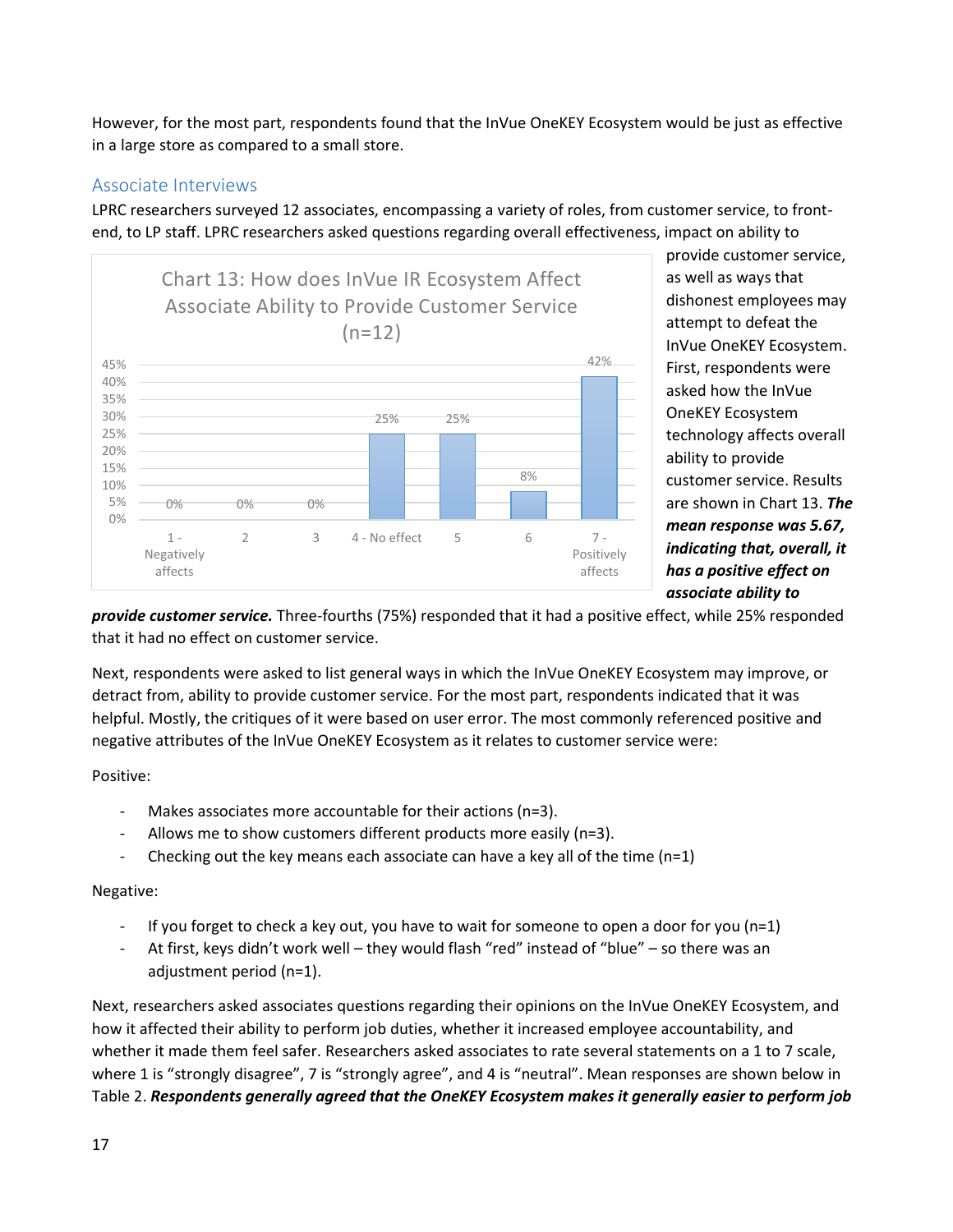#### *duties (6), and that the OneKEY Ecosystem allows them to show customers products more quickly (5.75). Generally, respondents agreed that the OneKEY Ecosystem allows the team to serve customers more quickly (5.42). Responses were mixed, though generally positive, regarding whether the Smartkey allows for the team to upsell (4.67).*

#### Table 2: Associate Opinions Regarding InVue OneKEY Ecosystem

| From 1 (strongly disagree) to 7 (strongly agree), how much do you agree with the following<br>statements? $(n=12)$ | Mean<br>Response |
|--------------------------------------------------------------------------------------------------------------------|------------------|
| InVue OneKEY Ecosystem makes it easier for me to perform my job duties.                                            | 6                |
| InVue OneKEY Ecosystem allows me or my team to show customers more products.                                       | 5.75             |
| InVue OneKEY Ecosystem allows me or my team to serve customers more quickly.                                       | 5.42             |
| InVue OneKEY Ecosystem allows me or my team to upsell, or sell a more expensive product in                         |                  |
| lieu of a less expensive one, more easily.                                                                         | 4.67             |
| InVue OneKEY Ecosystem technology makes me or my team feel safer.                                                  | 6.08             |
| Having an individual key assigned to an associate makes them more accountable for their                            |                  |
| mistakes.                                                                                                          | 6.92             |
| Having an individual key assigned to associates may make them accountable for others'                              |                  |
| mistakes.                                                                                                          | 2.91             |
| Having an individual key assigned to associates will make them less likely to share keys.                          | 5.75             |
| Smartkey technology limits employee theft.                                                                         | 5.91             |
| Smartkey technology limits theft from customers or non-employees.                                                  | 5.91             |
| Smartkey technology deters violent crimes such as robbery.                                                         | 4.45             |

The next questions examined associates' opinions on how the InVue OneKEY Ecosystem affects employee safety and accountability. *Overall, associates agreed that the InVue OneKEY Ecosystem makes them feel safer (6.08), and strongly agreed that having an individual key assigned to associates makes them more accountable for mistakes (6.92). Relatedly, associates generally disagreed with the statement that having an individual key assigned to associates may make them accountable for others' mistakes (e.g. if they open a cabinet for an associate that then commits theft). Associates generally agreed that having individual keys assigned to associates will make them less likely to share keys (5.75), and also agreed that Smartkey technology limits employee theft (5.91) as well as theft from customers or non-employees (5.91). However, opinion was mixed on whether this technology deters violent crimes such as robbery (4.45).*

Next, LPRC researchers surveyed customer service associates on customer perceptions of the InVue OneKEY Ecosystem. Associates were read a series of statements about their interactions with customers and asked to rate each statement on a 1 to 7 scale, where 1 is "strongly disagree", 7 is "strongly agree", and 4 is "neutral." Mean responses are shown below in Table 3.

#### Table 3: Customer Service Associate Opinions on Customer Interaction with InVue OneKEY Ecosystem

| From 1 (strongly disagree) to 7 (strongly agree), how much do you agree with the following | Mean     |
|--------------------------------------------------------------------------------------------|----------|
| statements? (n=9)                                                                          | Response |
| Customers understand the purpose of InVue OneKEY Ecosystem technology                      | 4.11     |
| Customers are less likely to shop here because of InVue OneKEY Ecosystem technology        | 1.33     |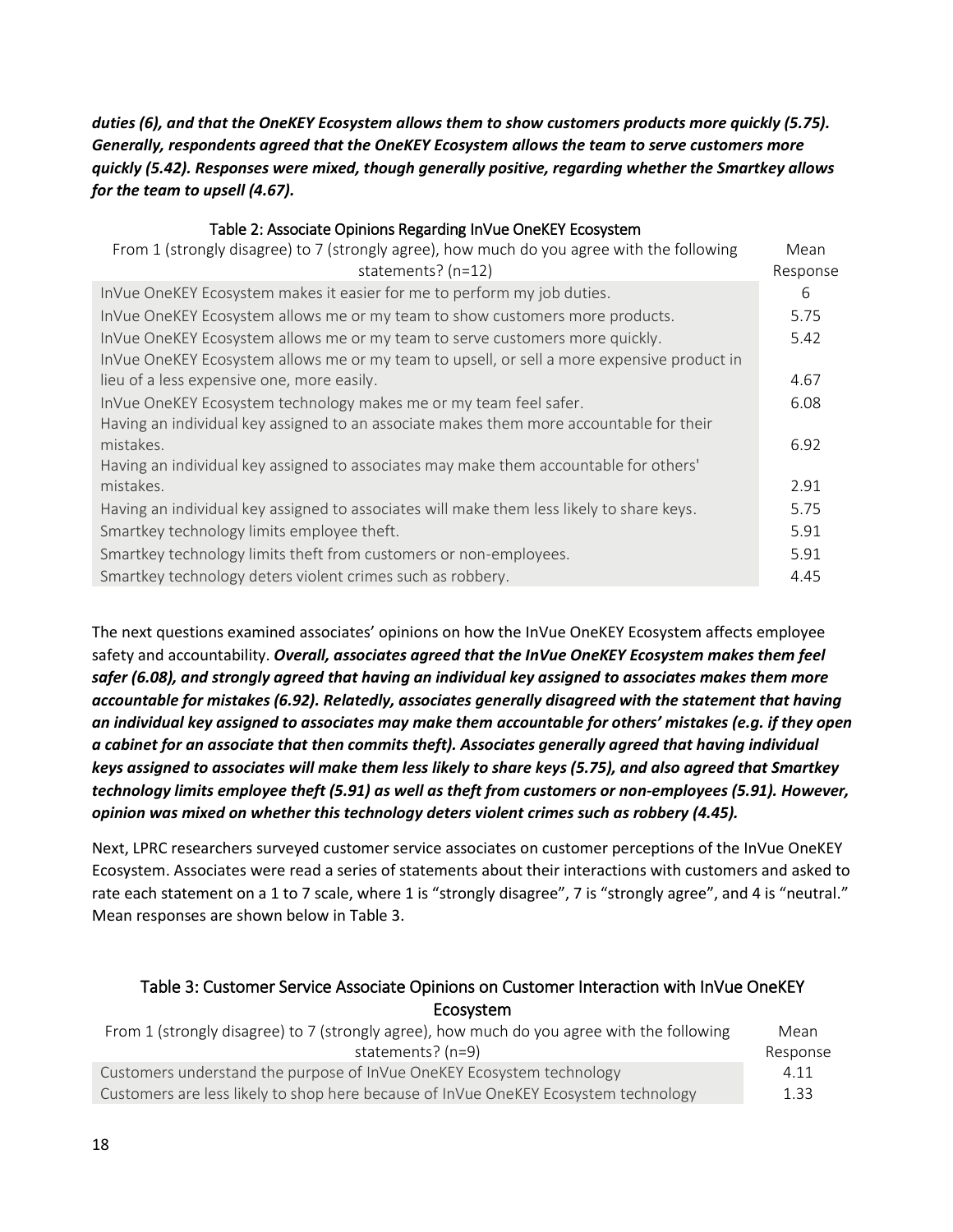| Customers get frustrated with InVue OneKEY Ecosystem technology        | 1.77 |
|------------------------------------------------------------------------|------|
| Customers find InVue OneKEY Ecosystem technology to be more convenient | 4.33 |

Generally, customer service associates responses were neutral (4.11) when asked whether customers understand the purpose of InVue OneKEY Ecosystem technology. Associates generally disagreed (1.33) that customers would be less likely to shop at their retail location because of the InVue OneKEY Ecosystem, and similarly disagreed (1.77) that customers would get frustrated with the InVue OneKEY Ecosystem technology. Finally, customer service associate responses were neutral (4.33) when asked whether customers find InVue OneKEY Ecosystem technology to be more convenient than traditional technology.

Next, associates were asked, on a 1 to 7 scale, where 1 is "strongly disapprove" and 7 is "strongly approve" whether they approve or disapprove of having an individual key assigned to an individual associate. Results



are shown in Chart 14. Two-thirds of respondents strongly approved of this aspect, while all but 8% (n=1) of associates approved. One associate (8%) was neutral. Associates were then asked to list some reasons why they approve or disapprove of this aspect of InVue OneKEY Ecosystem technology. All responses were positive, save for one respondent,

who indicated that it didn't matter either way. The most commonly referenced reasons are shown below:

- It increases employee accountability (n=6)
- It gives a sense of empowerment to individual employees, makes them feel like they have an important role (n=3)
- Increases impression of control (n=1)
- Gives a sense of security. I know I won't be blamed for anything I didn't do  $(n=1)$

Associates were then asked whether they had previously worked in retail. Three-fourths (75%) of respondents indicated that they had previously worked in retail. Those respondents were then asked a series of questions comparing the store they work in now, equipped with the InVue OneKEY Ecosystem, with previous stores.

#### Table 4: Associate experience with InVue OneKEY Ecosystem versus other stores (n=30)

From 1 (strongly disagree) to 7 (strongly agree), how much do you agree with the following statements? (n=9)

Mean Response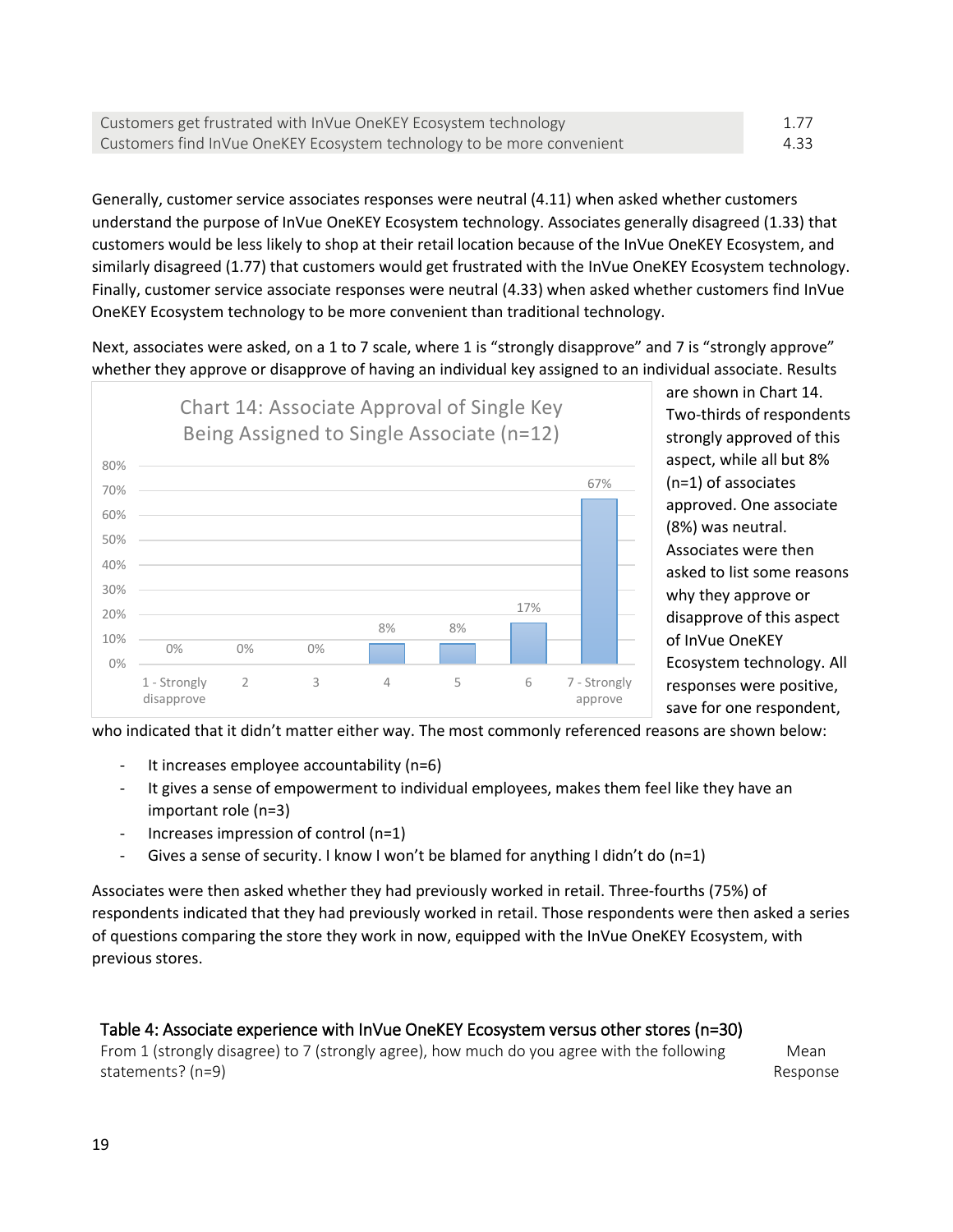| InVue OneKEY Ecosystem technology will make this store more inviting to the customer than | 5.11 |
|-------------------------------------------------------------------------------------------|------|
| others stores I've worked in.                                                             |      |
| InVue OneKEY Ecosystem technology will make this store safer than others I've worked in.  | 655  |
| InVue OneKEY Ecosystem technology will make it easier to do my job as compared to other   |      |
| store environments I've worked in.                                                        | 5.89 |
| InVue OneKEY Ecosystem technology will make it easier for me to serve customers compared  |      |
| to other store environments I've worked in.                                               | 5.67 |

Results are shown above in Table 4*. Associates somewhat agreed (5.11) with the statement that InVue OneKEY Ecosystem technology would make this store more inviting to the customer as compared to other stores. Associates strongly agreed (6.55) that the InVue OneKEY Ecosystem will make this store safer than others they have worked in. Finally, respondents generally agreed that the InVue OneKEY Ecosystem would make it easier to do their job (5.89) and that InVue OneKEY Ecosystem technology would make it easier to serve customers (5.67) compared to other stores.* 



The next questions examined associate opinions on effectiveness of the InVue OneKEY Ecosystem in larger big box stores. Most (83%) responded that it would be adaptable, while (67%) responded that it would be very adaptable, and 17% were neutral. Following this, associates were asked to list reasons why they believed this system would be

adaptable, or not adaptable, to a large store. While many respondents did not give any reasons, the most commonly referenced reasons are shown below:

Reasons why it may be adaptable:

- It is simple and easy to work with; nothing would preclude it from working in a larger big box store  $(n=3)$
- Simple interface allows tracking of multiple keys (n=1)
- It would improve guest service for a larger store; would make it so customers had to wait around less for a manager (n=3)

Reasons why it may not be adaptable:

- Accountability would be more difficult at a larger store, because there are more keys to track (n=2)
- Would only work if keys were designated for specific departments ( $n=1$ )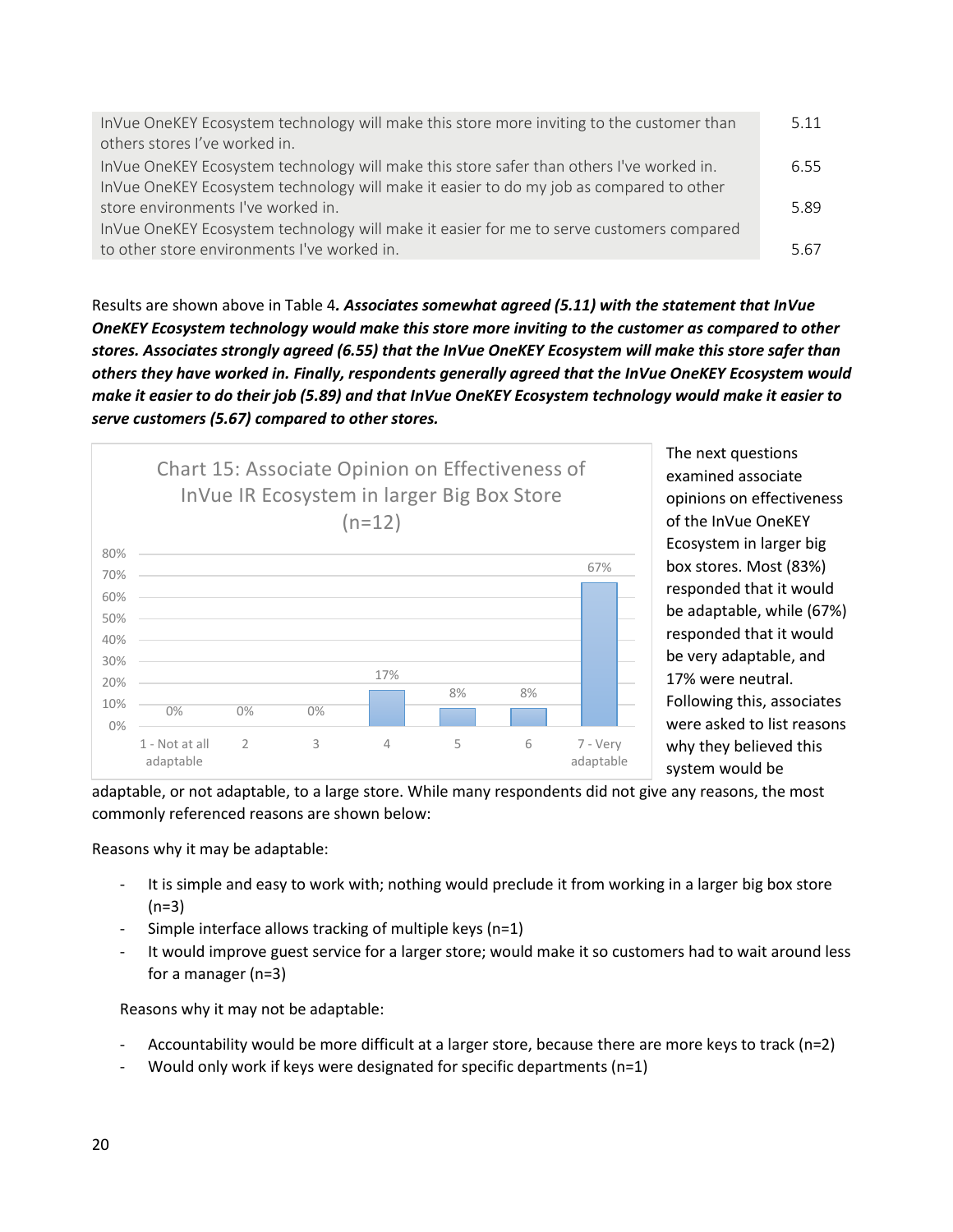Finally, we asked associates to identify ways that other associates may attempt to defeat or circumvent the InVue OneKEY Ecosystem. While many respondents did not give reasons, the most commonly referenced reasons are shown below:

- Associates may attempt to share keys (n=4)
- Learning others' pins to share or steal a key (n=2)
- Directly stealing a key off another associate (n=2)
- Taking multiple products while the cabinet is open (n=1).

#### <span id="page-20-0"></span>Customer Interviews

LPRC researchers conducted intercepts with 30 customers at one of our test stores. Customers were asked about their overall satisfaction with their shopping experience, their awareness of the capabilities of the InVue OneKEY Ecosystem, as well as how it would affect their shopping experience. Demographics were also recorded.

**First, customers were asked, on a 1 to 7 scale, where 1 is "strongly disagree", and 7 is "strongly agree", to rate each of the following statements**. Results are shown below in Table 5.

| Table 5: Overall Customer Satisfaction at a test store (n=30)                        |          |
|--------------------------------------------------------------------------------------|----------|
|                                                                                      | Mean     |
|                                                                                      | Response |
| I have a positive overall impression of this store.                                  | 6.73     |
| I enjoy the customer service at this =store.                                         | 6.73     |
| The customer experience at this store is better than other retail stores.            | 6.03     |
| The customer experience at this store is better than other stores of the same brand. | 5.4      |

*Overall, customers had a very positive impression of one test store with a mean score of 6.73. Customers also had a very positive impression of the customer service at that store (6.73). Compared to other retail stores, customers rated the experience at their store higher than other retail stores (6.03). When asked to compare the customer experience at this store vis-à-vis other stores of the same brand, they generally rated it higher (5.4).*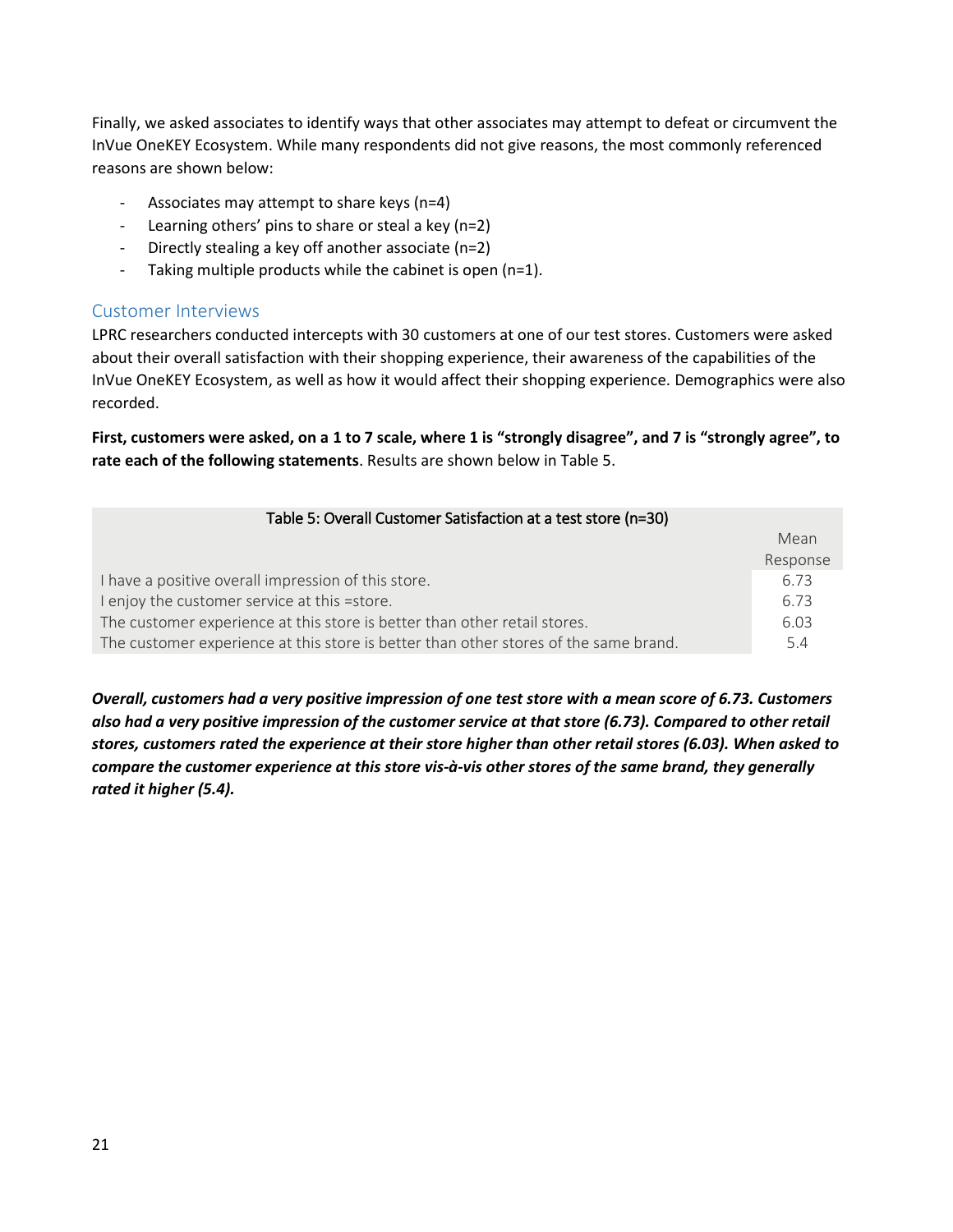Next, customers were given a brief demonstration of the InVue OneKEY Ecosystem. LPRC researchers explained that they could ask any associate to help them with a product. **They were then asked to rate their overall impression of the InVue OneKEY Ecosystem on a 1 to 7 scale, where 1 is "extremely negative", 7 is "extremely positive", and** 



**4 is "neutral".** Results are shown in Chart 16. Half (50%) of respondents had an extremely positive view of the InVue OneKEY Ecosystem, while 87% had a positive view. One out of ten (10%) of respondents had a neutral view, while only 3% had an extremely negative view.

Customers were then asked whether they knew that they could ask any associate from any department to open a fixture to allow them to inspect a product (n=30). Most (90%) customers responded that they did not know this, while 10% responded that they did. The ones that knew this was a possibility had all shopped at this location before and had all been helped by associates with Smart Keys.

Next, customers were asked a series of questions comparing stores equipped with the InVue OneKEY Ecosystem with other types of stores. Respondents were asked where they would prefer to take the following actions: enter a store to shop, check out or inspect products, and buy a product. *They were asked to rate each action on a 1 to 7 scale, where a 1 indicates they would much rather take these actions in a store without any anti-theft technology, 7 indicates they would much rather take these actions in an InVue OneKEY Ecosystem equipped store, and 4 indicates neutral, or no preference.* Results are shown in Table 6.

| Table 6: Customer Preferences – Stores with no anti-theft technology (1) versus InVue |               |
|---------------------------------------------------------------------------------------|---------------|
| OneKEY Ecosystem Stores (7), neutral (4) (n=30)                                       | Mean Response |
| Enter a store to shop                                                                 | 47            |
| Inspect a product                                                                     | 47            |
| Buy a product                                                                         | 497           |

Customers exhibited a slight preference for InVue OneKEY Ecosystem for entering a store to shop (4.7), as well as inspecting a product (4.7), and buying a product. Overall, however, customers didn't exhibit a significant preference either way, and the modal (most common) response for all three questions was neutral (4).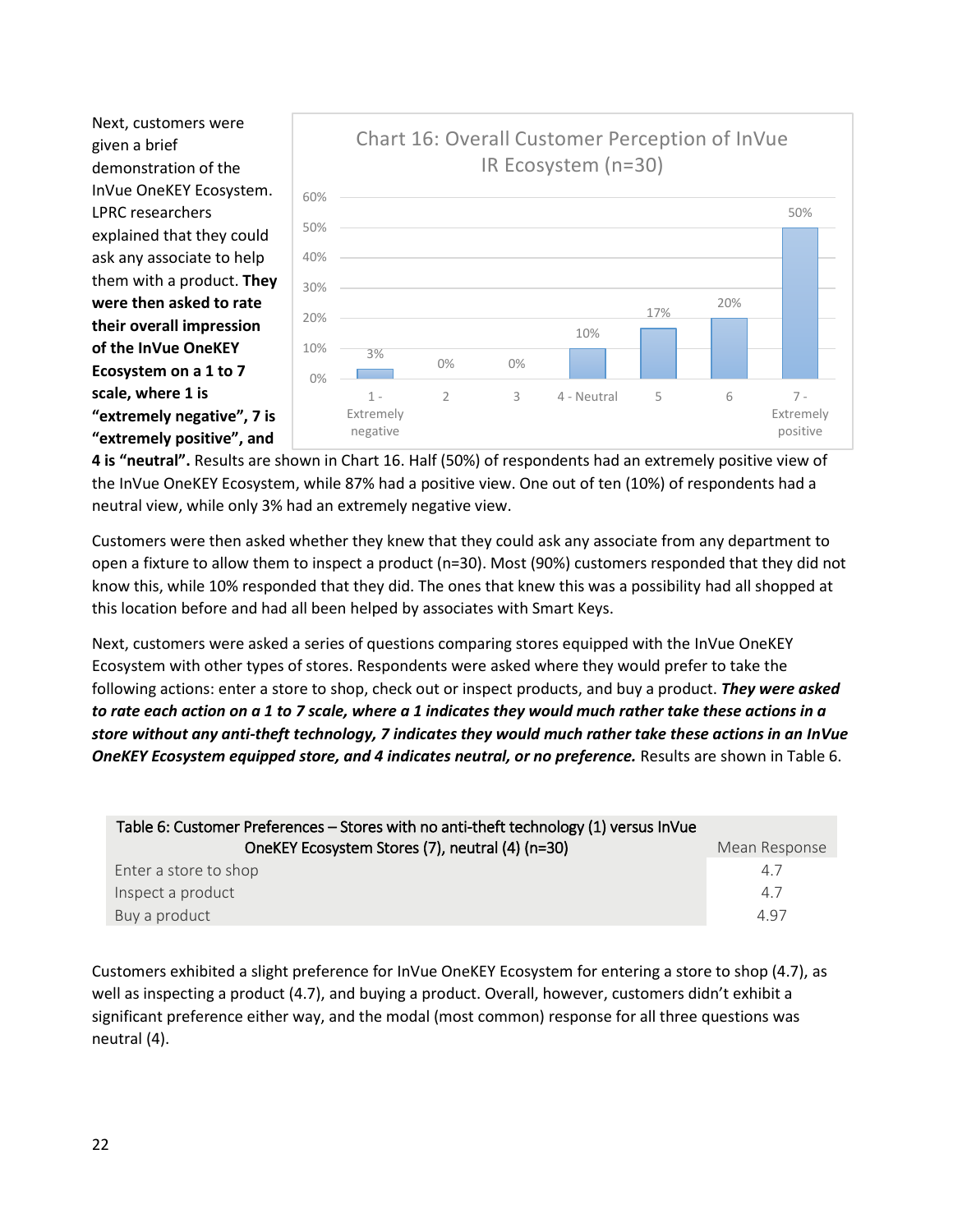Customers were then asked the same series of questions, this time comparing stores equipped with the InVue OneKEY Ecosystem with stores that had traditional lock-and-key fixtures. **Customers were asked to rate each action on a 1 to 7 scale, where 1 indicates they would much rather take these actions in a store with traditional lock-and-key fixtures, 7 indicates they would much rather take these actions in an InVue OneKEY Ecosystem equipped store, and 4 indicates neutral, or no preference.** Results are shown in Table 7.

| Table 6: Customer Preferences – Stores with no anti-theft technology (1) versus InVue |               |
|---------------------------------------------------------------------------------------|---------------|
| OneKEY Ecosystem Stores (7), (4) neutral (n=30)                                       | Mean Response |
| Enter a store to shop                                                                 | 5.07          |
| Inspect a product                                                                     | 5.43          |
| Buy a product                                                                         | 5.47          |

Overall, InVue-equipped stores fared better in a comparison against traditional lock-and-key stores than against stores with no anti-theft technology. *Customers exhibited a slight preference for entering an InVue OneKEY Ecosystem-equipped store versus a store with traditional lock and key anti-theft technology and exhibited a clear preference for inspecting a product (5.43) and buying a product (5.47) at an InVue OneKEY Ecosystem equipped store as compared to a lock and key store.* 



**Finally, customers were asked to rate perceived effectiveness of the InVue OneKEY Ecosystem on a 1 to 7 scale, where 1 is "not at all effective", and 7 is "very effective."** Results are shown in Chart 17. *The mean rating was 5.97.* Over half (53%) of customers responded that the InVue OneKEY Ecosystem would be very effective at preventing theft. Overall,

87% rated it 5 or higher. Only 13% of customers rated effectiveness at preventing theft a four, while none rated it three or less.

A few notes before concluding this portion. First, given its location, this sample was skewed heavily towards college-aged students, and was not representative of the entire population of retail customers. Seventy percent of customers surveyed in this store responded that they were currently a student at a local college. Younger individuals may be more comfortable with new technology, and less likely to want to wait for customer service. Second, this store exhibited reduced traffic due to the time of the survey (during the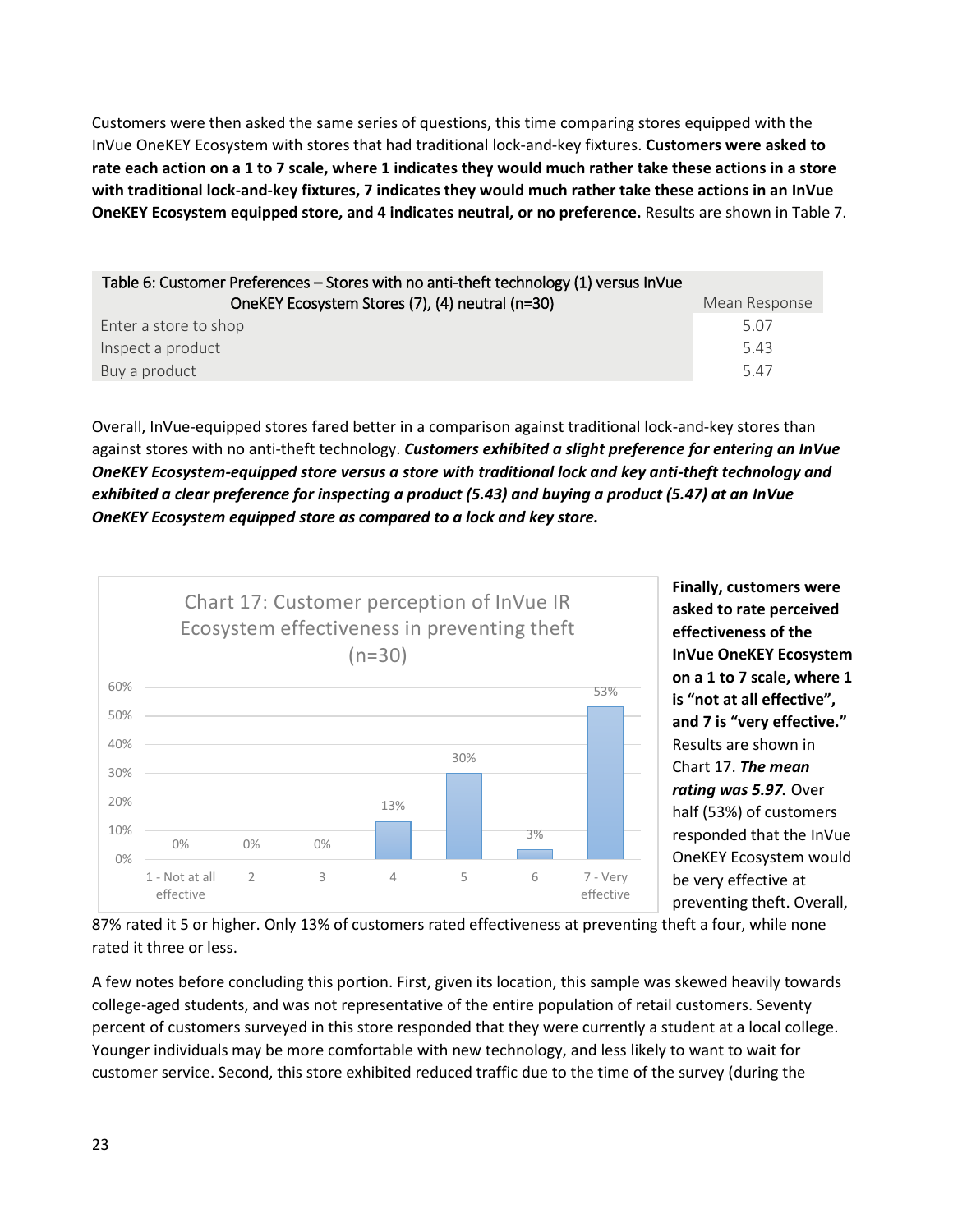summer semester). Therefore, it is important to consider these two points when inferring any patterns from these results. Demographic breakdowns of survey participants can be found in Appendix A.

# <span id="page-23-0"></span>**Conclusion**

The aim of this project was to better understand the effects of the InVue OneKEY Ecosystem on shrink and sales in small big box stores, as well as understand offender, customer, and associate perceptions of the technology. Moreover, LPRC researchers wanted to understand how adaptable the InVue OneKEY Ecosystem would be to a larger store environment.

#### <span id="page-23-1"></span>Identify the effect of the InVue OneKEY Ecosystem on shrink and theft in small big box stores.

Overall, the InVue OneKEY Ecosystem store experienced a larger reduction (33%) in known theft value as compared to the average of control stores (13%). Furthermore, it outperformed two out of three control stores. However, additional study would be needed to assess whether this is a statistically valid reduction.

#### <span id="page-23-2"></span>Identify the effect of the InVue OneKEY Ecosystem on sales in small big box stores.

Overall, there was little difference in electronics sales increases between the InVue OneKEY Ecosystem and control stores. Total sales of electronics increased by 22% in the InVue store, as opposed to 23% in the control stores. Unit sales of electronics increased 24% in control stores, versus 11% in the InVue store. However, 90% of customers were unaware that they could ask any associate with an InVue key to open any fixture, which may explain the lack of significant increases in sales for the InVue store.

#### <span id="page-23-3"></span>Identify the deterrence effect of the InVue OneKEY Ecosystem on offenders.

Additional analysis on offender perceptions reveal that offenders generally found the InVue OneKEY Ecosystem to be a credible deterrent to committing theft. However, the deterrent effects varied by the type of fixture. IR tethers and glass fixtures were better deterrents than IR-equipped safer boxes or peg hooks, though most offenders still found even these to be credible deterrents. Furthermore, after LPRC researchers explained the system, the InVue OneKEY Ecosystem technology generally dissuaded offenders from attempting to collude with other employees to commit theft or fraud. Over half (63%) of respondents indicated that they were unlikely to collude with associates to commit theft in an InVue OneKEY Ecosystemequipped store.

# <span id="page-23-4"></span>Identify ways that offenders may attempt to defeat the InVue OneKEY Ecosystem

When asked to identify ways that they may attempt to defeat the InVue OneKEY Ecosystem for different fixtures, methods varied by the type of fixture. Attempting to defeat the packaging, shimmying open glass fixtures, or colluding with an employee were popular responses, depending on the fixture in question. Attempting to defeat peg hooks by clipping through the packaging (n=4), and cracking safer boxes (n=3), or simply walking out of the store with the product still in the safer box (n=2) were also popular responses.

#### <span id="page-23-5"></span>Better understand associate perceptions of the InVue OneKEY Ecosystem

Three out of four associates (75%) generally approved of the OneKEY Ecosystem, while 25% were neutral. Similarly, associates approved of the fact that the InVue OneKEY Ecosystem increased accountability by providing individually assigned keys. Associates also reported that the InVue OneKEY Ecosystem would make them feel safer, yet they were less convinced that it would deter robbery or other violent crimes. Some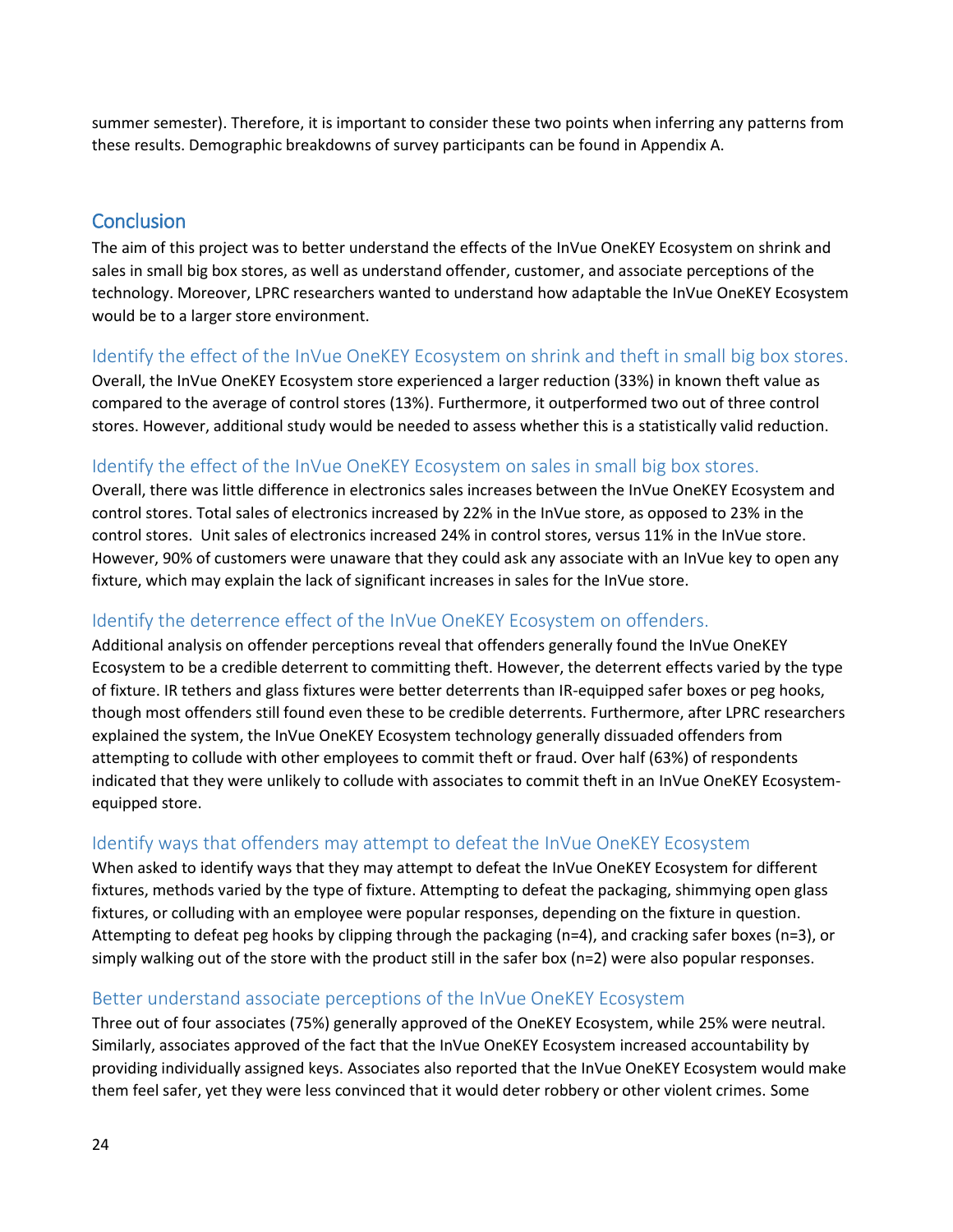associates identified possible sharing of keys as a way that dishonest associates may attempt to overcome the system.

# <span id="page-24-0"></span>Understand how the InVue OneKEY Ecosystems affects associates' ability to provide customer service

Associates generally agreed that the InVue OneKEY Ecosystem improved their ability to provide customer service. However, responses were mixed as to the InVue OneKEY Ecosystem's ability to increase sales or allow associates to upsell. Associates that work with customers regularly reported that customers were not less likely to shop at an InVue OneKEY Ecosystem-equipped big box store, nor were they frustrated by the technology. However, associate opinion was mixed as to whether customers found the keys to be more convenient.

# <span id="page-24-1"></span>Better understand the effects of the InVue OneKEY Ecosystem on customer shopping experience

Customers had a positive view of the InVue OneKEY Ecosystem overall, with 50% of those interviewed claiming they had an "extremely positive" view of the system. Customers also perceived the InVue OneKEY Ecosystem to be an effective deterrent to theft, with 53% answering that it was "very effective" in preventing theft. Customers generally were neutral as to whether they'd prefer to enter a store to shop, inspect products, or purchase products at an InVue store versus a store with no anti-theft technology, erring on the side of the InVue store. However, when presented with the choice to enter a store to shop, inspect products, or purchase products at an InVue store versus a store with traditional lock-and-key fixtures, they clearly preferred the InVue store.

# <span id="page-24-2"></span>Understand how adaptable the InVue OneKEY Ecosystem is to a larger big box store

Associates and offenders agreed that the InVue OneKEY Ecosystem would be adaptable to a larger big box store. Three-fourths of offenders (75%) responded that the InVue OneKEY Ecosystem would be effective in a larger big box store, while 25% responded that it would be very effective. Similarly, 83% of associates responded that the InVue OneKEY Ecosystem would be effective in a larger big box store, while 67% responded that it would be very effective.

When asked to list possible obstacles to adoption in a larger big box store, offenders responded that, as larger stores are "less transparent," and as there are more people, it's easier to go unnoticed. This would increase the possibility of attempted defeats of the InVue OneKEY Ecosystem. Others suggested that larger stores would have vulnerable products, and it would be difficult for the InVue OneKEY Ecosystem to protect them all. A couple of associates suggested that a larger number of keys in a larger big box store store would be more difficult to track.

Generally, however, both offenders and associates believed that adoption to a larger big box store would be feasible. A few offenders even suggested that this would compound the effectiveness of a larger in-store security team in a conventional big box store.

#### <span id="page-24-3"></span>Future Research

Results from this study should be interpreted with caution, given the small sample size for the quasiexperimental design (e.g. one test store and three control stores) as well as the fact that the survey samples are not representative of the entire population of retail shoppers. Moreover, additional sales, theft, and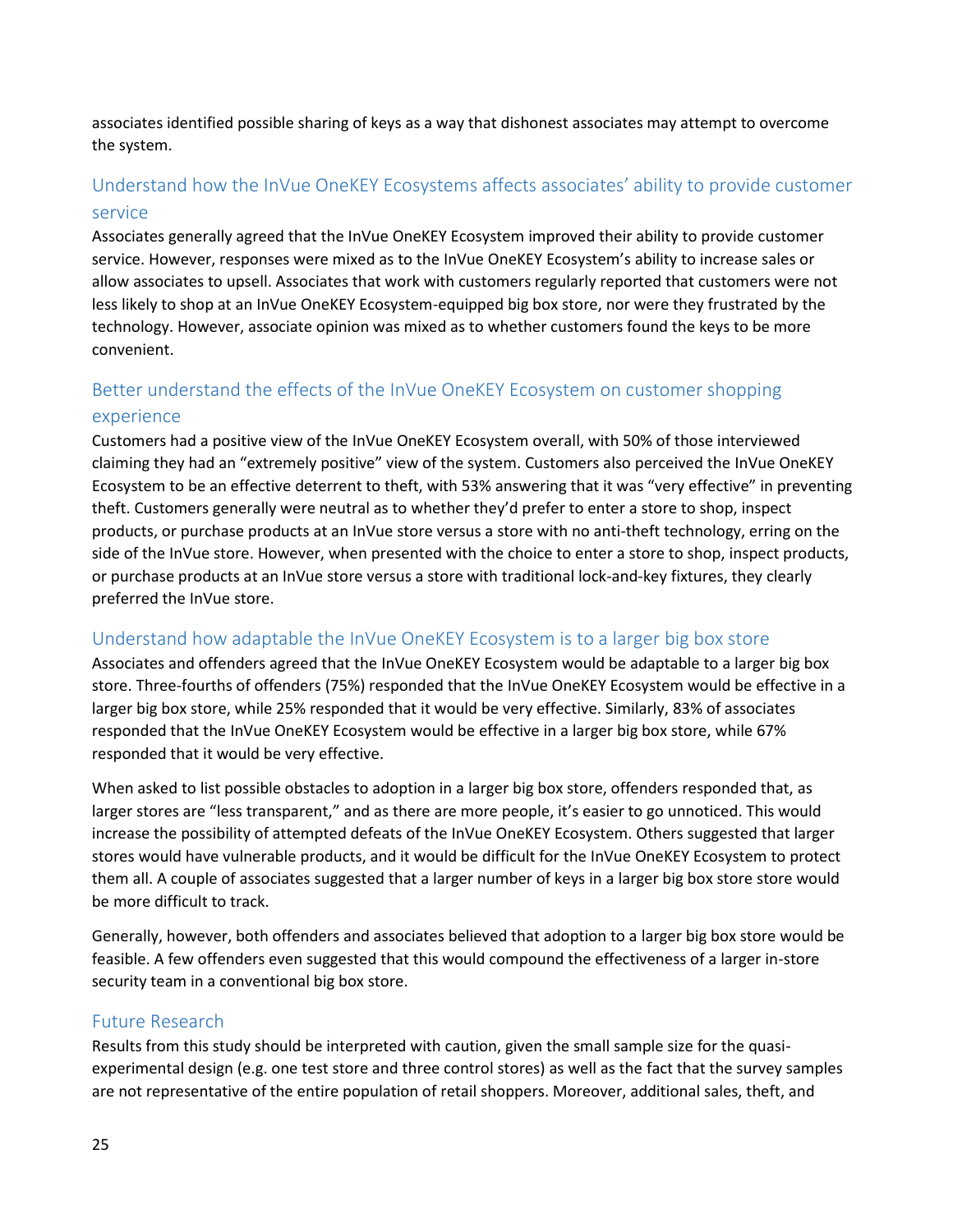shrink data will be necessary to fully understand the continued effects of the InVue OneKEY Ecosystem in small big box stores. LPRC researchers recommend an additional study that examines the effects of the InVue OneKEY Ecosystem in: 1) additional stores, particularly ones that are more representative of the general population of retail shoppers and 2) full-sized big box stores. Furthermore, LPRC researchers recommend an installation schedule that can take full advantage of end-of-year audits or inventory to better understand the year over year effects of the InVue OneKEY Ecosystem on sales, shrink, and theft. Finally, as 90% of customers were unaware that they could ask any associate with an InVue key to open any fixture, further study into how customer knowledge of the InVue OneKEY Ecosystem may impact sales is warranted. While initial results are promising, further study is needed to fully understand the effect of the InVue OneKEY Ecosystem on sales, shrink, and theft in small big box stores.

# <span id="page-25-0"></span>Appendix A – Methodology and Sampling

#### <span id="page-25-1"></span>Shrink and Sales

Data on sales were gathered from pre  $(10/1/16$  to  $2/12/17)$  and during  $(10/1/17$  to  $2/12/18)$  treatment for all stores except for one test store. Data on known thefts were gathered for all stores except for one test store for the pre (12/1/16 to 2/12/17) and treatment (12/1/17 to 2/12/18) phrases of the project. Finally, overall shrink data were gathered for 2016 and 2017 for all stores except one test store. For sales data, all items coded as "electronics" were included. For theft and shrink data, 25 SKUs protected by the InVue OneKEY Ecosystem were included.

To supplement these results, and better understand the mechanisms behind the effectiveness of the OneKEY Ecosystem, LPRC researchers conducted associate (n=12) and offender interviews (n=8) interviews, along with customer intercept surveys (n=30). The survey instrument was designed in conjunction with the input of our retail partner and InVue. Questions were designed to maximize validity and, when applicable, statistical tests were performed to assure reliability of the questions in the survey instrument. Survey questions were also field tested to assure validity and reliability.

#### <span id="page-25-2"></span>Offender Interviews

Offenders were recruited through an online advertisement and subject to pre-screening. Potential study participants were asked to recount the last time they committed theft and asked which types of products they stole. Offenders who weren't active in the last two years or had only stolen low-value items (e.g. candy bars) were excluded from the sample. Once they were screened, offenders were scheduled for a 30 minute interview slot. Offenders were evenly split between men (n=4) and women (n=4). Due to the demographics of the area, the sample skewed towards younger offender respondents. Six respondents (75%) reported being 18-29, while two (25%) respondents were between 30 and 39. Five respondents (62.5%) reported having completed high school, while three (37.5%) had completed some college.

Offender interviews were conducted on-site at the one test store from May 9<sup>th</sup> to 11<sup>th</sup>. An LPRC researcher provided a brief introduction and demonstrated the InVue OneKEY Ecosystem in five different forms: Smart locks with video game fixtures (protecting video games), Smart Locks with sliding glass fixtures, Smart Peg Hooks (protecting earbuds), IR product protection wraps, Smart Safer Boxes (protecting Amazon Fire Sticks) and IR shelf tethers (protecting smart phone demos). After each demonstration, an LPRC researcher allowed the offender to use the product and asked if they understood how it worked. An LPRC researcher then asked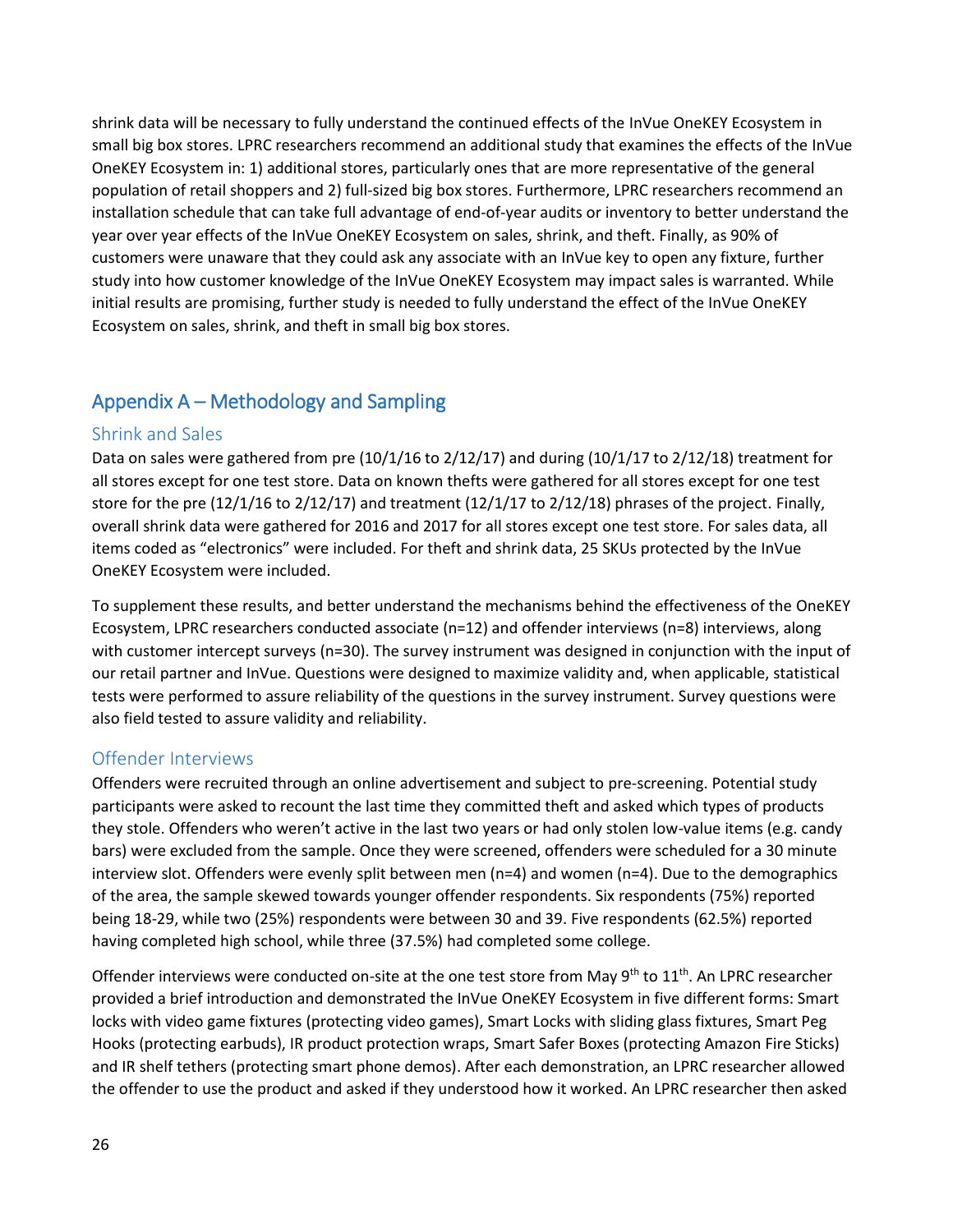offenders how effective each particular form would be in deterring theft overall, how effective it would be at preventing them from stealing the product the device was protecting, and how they would attempt to defeat the product. We then asked general questions about how the offender would behave in a store generally protected with the InVue OneKEY Ecosystem, whether this technology would deter them from collaborating with an employee to commit theft, and whether the respondent thought it would be effective in a larger store. Offenders were compensated with a \$50 Visa gift card at the end of the survey.

#### <span id="page-26-0"></span>Associate Interviews

Interviews with store associates ( $n=12$ ) were conducted on-site at the one test store from May 16<sup>th</sup> to the 24<sup>th</sup>, 2018, and included questions measuring associates' familiarity with the system and their opinions on the InVue OneKEY Ecosystem's effect on their ability to provide customer service and more effectively sell products. Additionally, the survey measured associates' views on the InVue OneKEY Ecosystem's effect on internal and external theft, employee accountability, employee safety, and whether the system could be implemented in a conventional store. Finally, the interview asked associates to identify possible ways that the InVue OneKEY Ecosystem may be defeated.

One AP lead, one general manager, six customer service/floor employees, and 3 front-end employees/cashiers were interviewed. Additional data on customer service/floor employees were gathered. Respondents indicated that, in many cases, they serve multiple functions. They were asked to answer for the function they were occupying today. However, two front end associates had significant customer service experience (e.g. showing products or helping customers with products) and researchers included their answers in the customer service data.

Of a total of 12 associate respondents (n=12), three-fourths (75%) were aged 18-29, 17% were aged 30-39, and 8% were aged 50-59. Respondents were also asked to provide the highest level of education they had completed. Of the 12 respondents, 8% completed a high school diploma or GED, 67% completed some college, 17% had completed an associate degree or equivalent, and 8% had completed a bachelor's degree.



#### <span id="page-26-1"></span>Customer Intercept Surveys

Customer intercept surveys (n=30) were conducted between June 5<sup>th</sup> and June 25<sup>th</sup> on-site at one test store. LPRC researchers asked questions concerning general customer satisfaction, and then briefly explained how the InVue OneKEY Ecosystem operates. The survey then measured customers' opinions on their overall impression of the InVue OneKEY Ecosystem, as